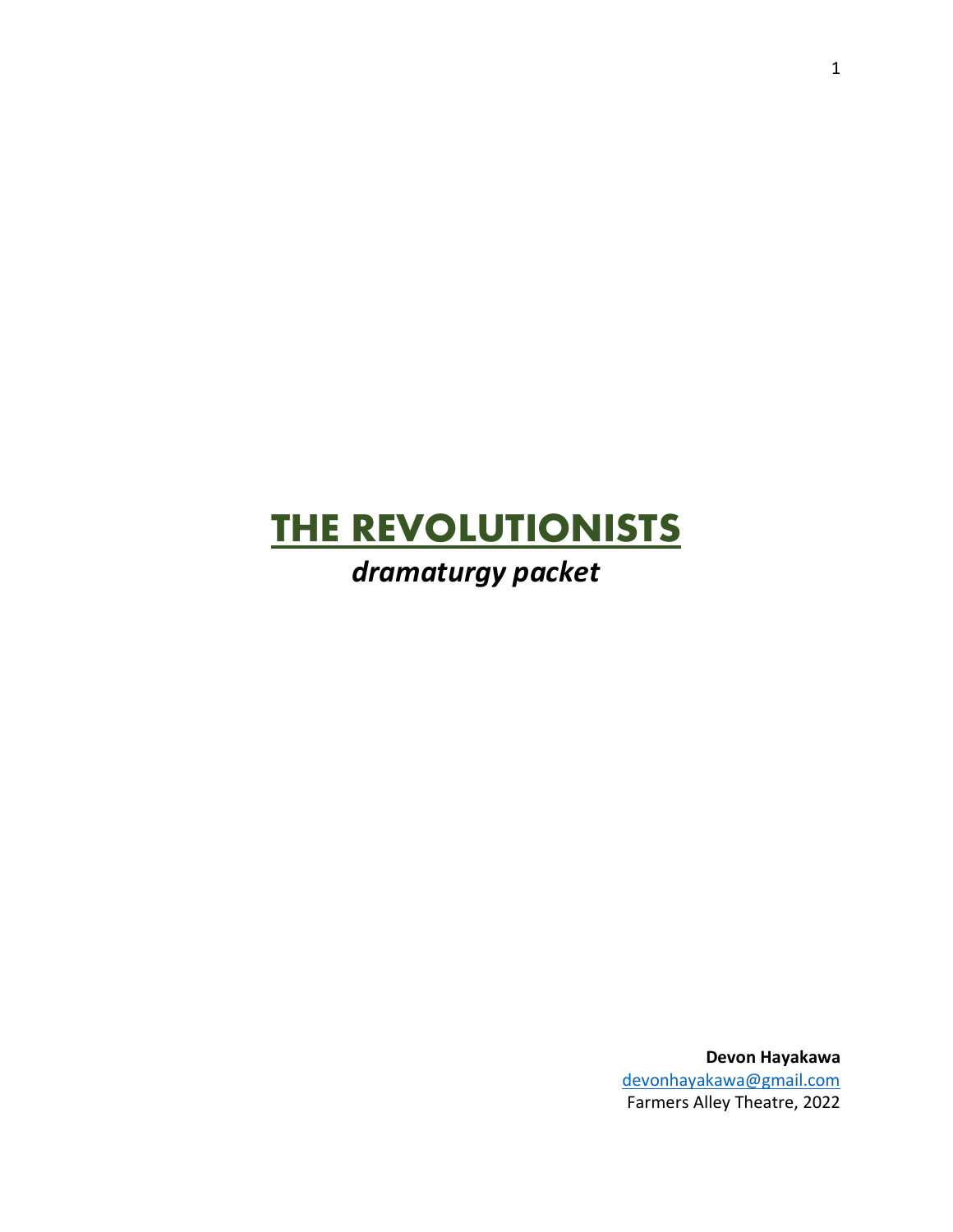## **Table of Contents**

<span id="page-1-0"></span>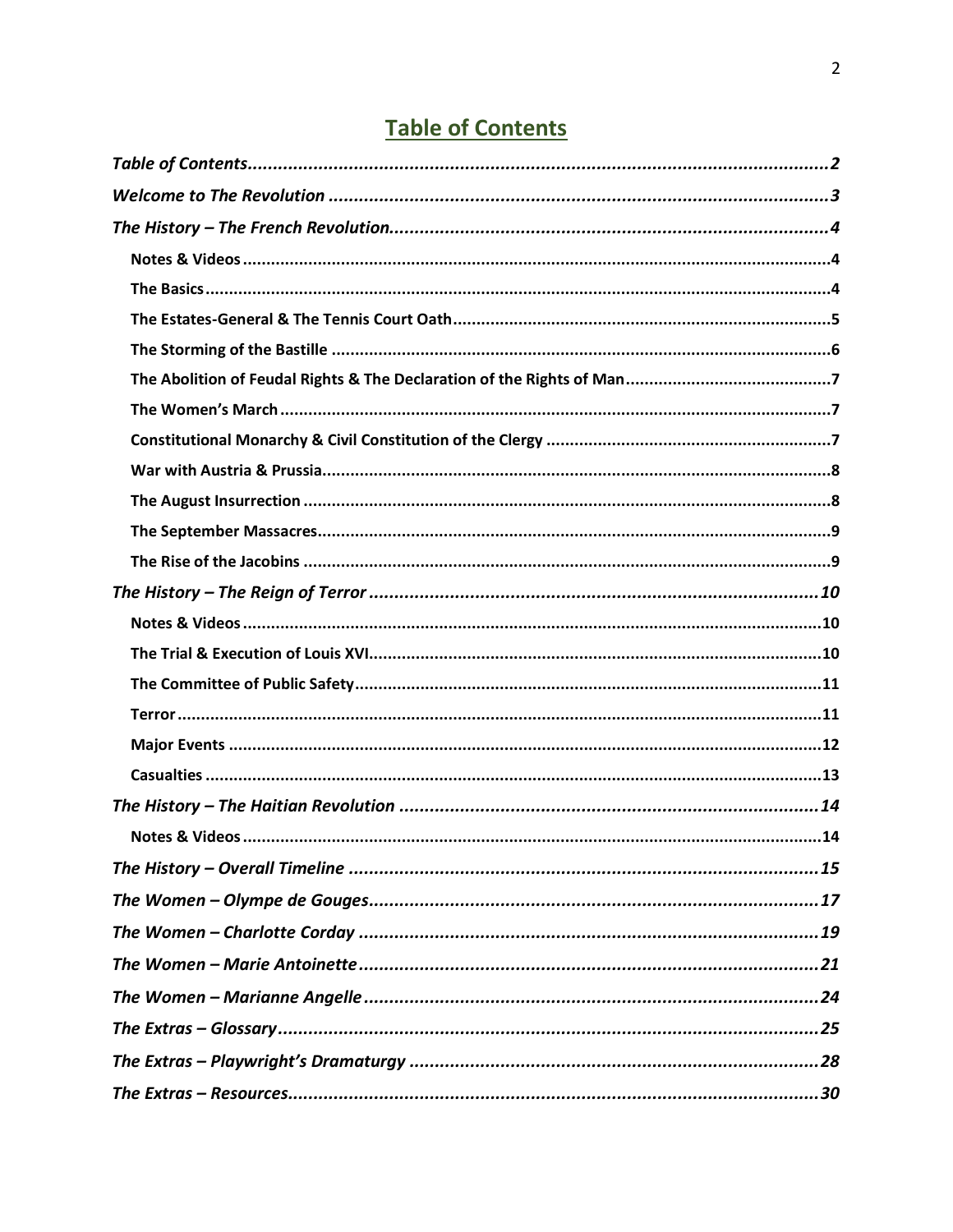## **Welcome to The Revolution**

<span id="page-2-0"></span>Hello campers! Welcome to the dramaturgy packet for Farmers Alley Theatre's production of *The Revolutionists*!

#### *What is dramaturgy?*

Dramaturgy wears many hats, but at its core, dramaturgy is the **exploration and understanding of the world of the play** based on both the play itself and the way in which it engages with the world we live in.

Use this website like a playground. Explore it to your heart's desire! Read about the historical context of the play! Look into the lives of these women! See inspiration directly from the playwright herself! If you're looking for answers, you'll find them here!

And in case there's something you can't find in the pages of this website, never fear - just use the Contact page, and I'll be sure to add answers to the website as quickly as I can for you!

**[If you prefer your tidbits of wisdom with a little more flair, check out the website here.](https://devonhayakawa.wixsite.com/therevolutionists)**

Don't know where to start? Let's dive into some historical context!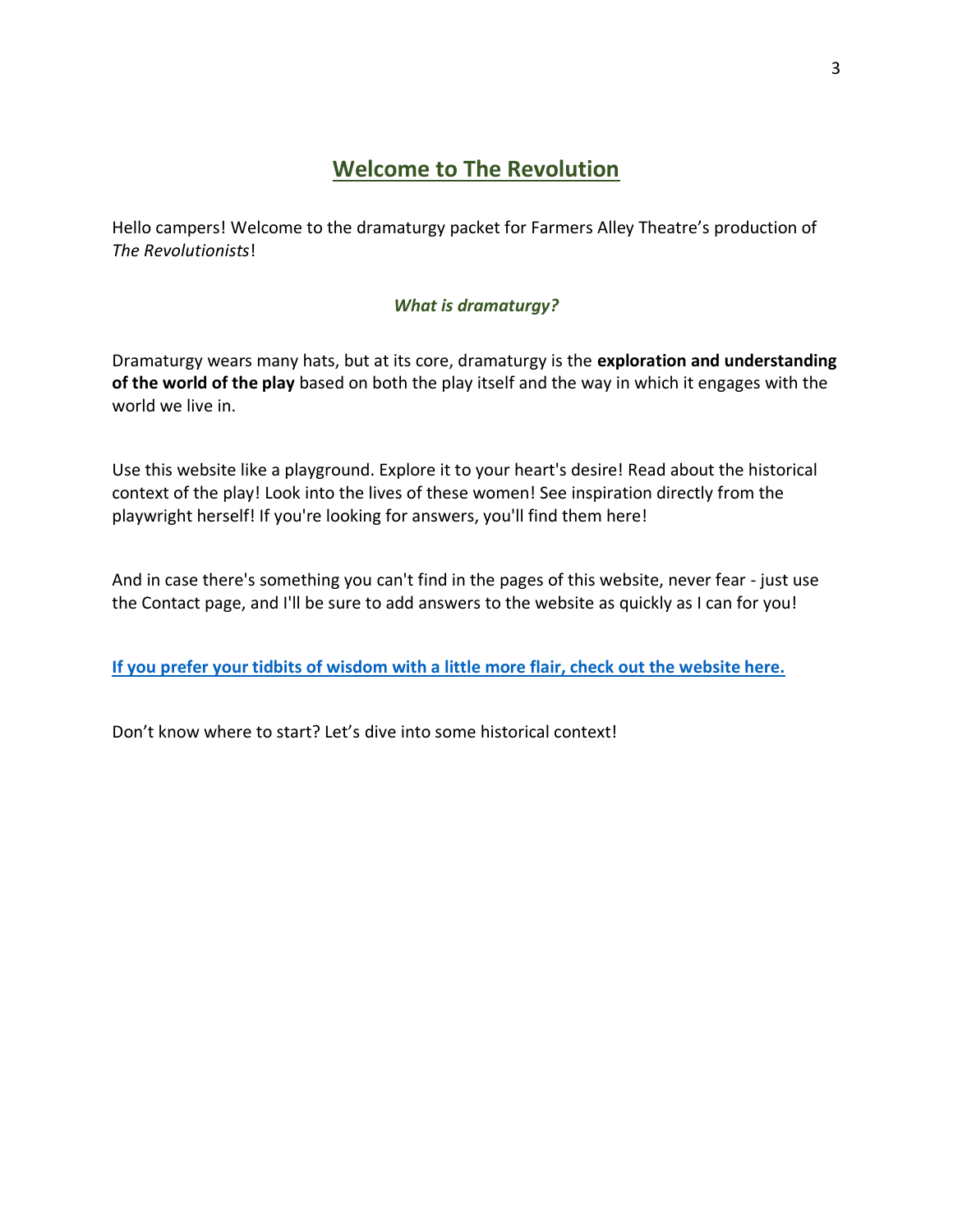## **The History – The French Revolution**

#### <span id="page-3-1"></span><span id="page-3-0"></span>**Notes & Videos**

The information on this page does not cover every single event of the decade known as the French Revolution. Some key events, notable names, and moments that directly impact the play are featured on this page (and the next).

However, for those that wish to know as much as humanly possible, I'd recommend starting with these videos that sum up the French Revolution in the most engaging way:

[The French Revolution: Crash Course European History #21](https://www.youtube.com/watch?v=5fJl_ZX91l0)

[The French Revolution](https://www.youtube.com/watch?v=8qRZcXIODNU&t=103s) – Oversimplified (Part 1)

[The French Revolution: Crash Course World History #29](https://www.youtube.com/watch?v=lTTvKwCylFY&t=203shttps://www.youtube.com/watch?v=5fJl_ZX91l0)

#### <span id="page-3-2"></span>**The Basics**

The French Revolution was a period of time in which French citizens revolted against the monarchy, the feudal system, and the overall political landscape of the country. The upset spanned approximately a decade, starting with the Estates General of 1789, and ending with the formation of the French Consulate in 1799.

France's involvement in the American Revolution was costly, and combined with wild population growth, economic depression, regressive taxes, and extravagant spending by King Louis XVI – France was on the brink of bankruptcy.

Social unrest and political dissent thrived as France's citizens received better education, and gained more places for active discussions and debates. Many were unhappy with the centuries old Ancien Régime – the Old Regime, which was a societal structure centered around kings and the nobility. Under this structure, the nobles and the clergy didn't pay taxes – only the commoners.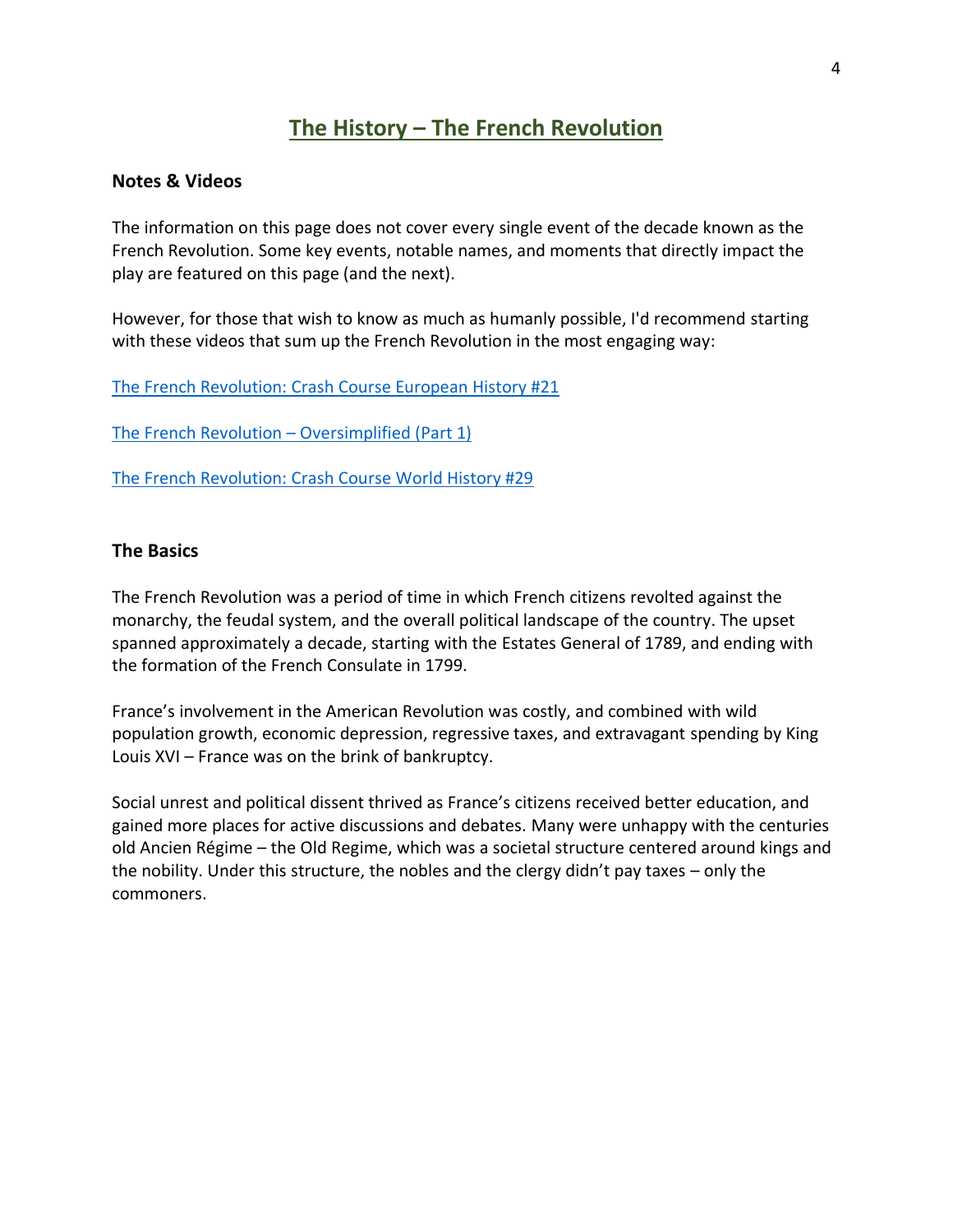#### <span id="page-4-0"></span>**The Estates-General & The Tennis Court Oath**

In May of 1789, Louis XVI, in response to the financial crisis France was undergoing, called a meeting of the Estates-General – which was the closest thing France had to a national parliament.

Every French citizen belonged to one of the three Estates:

The First Estate included members of the Roman Catholic clergy, approximately 100,000 people.

The Second Estate included France's nobility, approximately 400,000 people.

The Third Estate included the commoners, approximately 97% of France's total population.

During the Estates-General, the representatives of each group would convene separately to discuss and vote on issues. The problem this created, was that despite representing 97% of the population, the Third Estate could be easily outvoted by the First and Second Estates, whose interests were often aligned.

The people of France began to take action, gaining support for equal representation and the abolishment of the "noble veto." By the time the Estates-General actually met in 1789, hostility arose amongst the three groups. The Third Estate representatives met alone, and changed their title to the National Assembly on June 17<sup>th</sup>, 1789.

They met at the king's indoor tennis court a few days later, and took the Tennis Court Oath – a vow not to leave until constitutional reform had been achieved.

Within a week, most of the clerical deputies and nearly fifty nobles had joined them, and by the end of June, Louis XVI combined the First, Second, and Third Estates into one new assembly.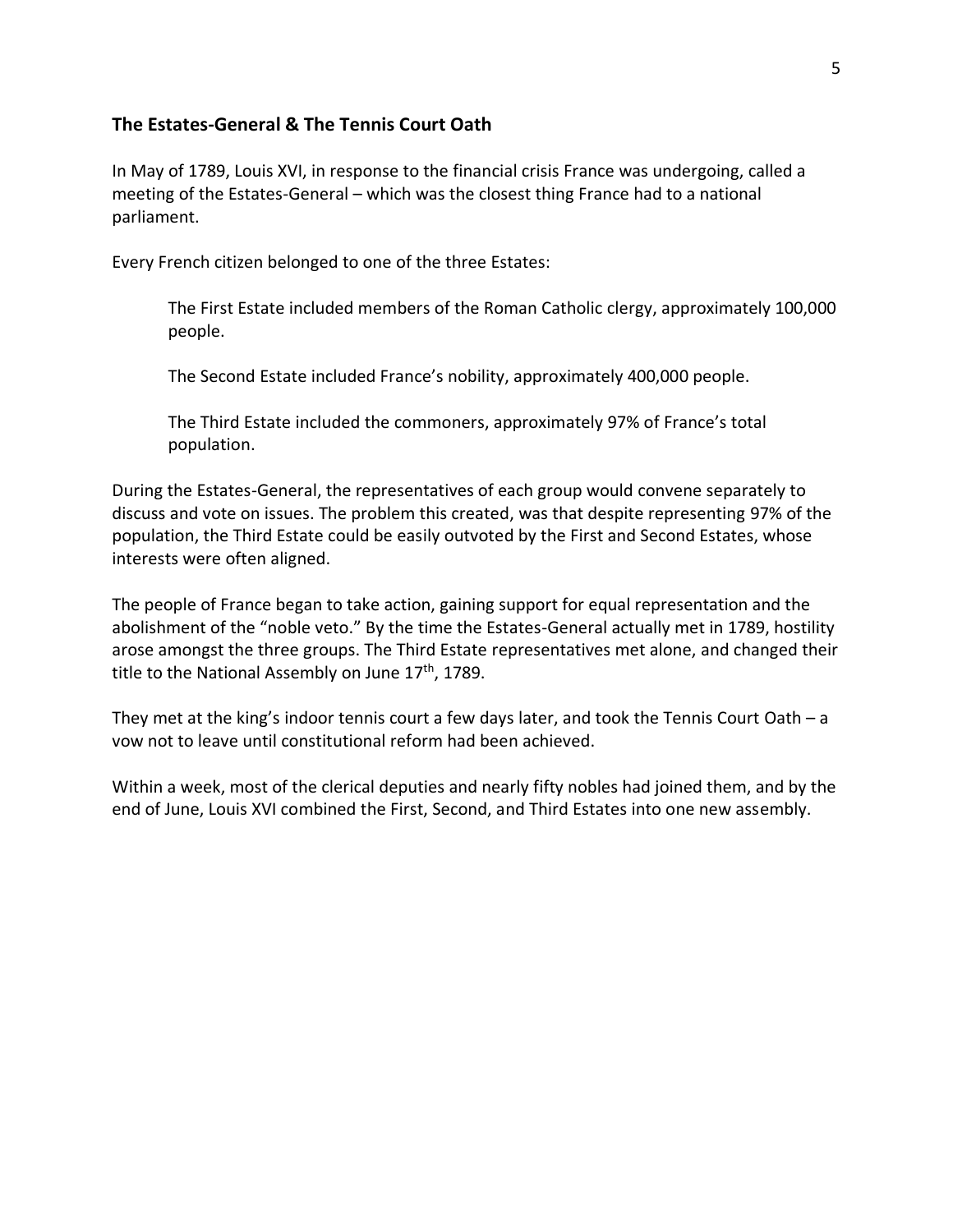#### <span id="page-5-0"></span>**The Storming of the Bastille**

On July 11<sup>th</sup>, 1789, King Louis XVI dismissed and banished his finance minister, Jacques Necker, and began restructuring the ministry. Necker had been sympathetic to the Third Estate, and frequently represented the voice of the people.

When word of Necker's dismissal reached the greater population the next day, crowds of thousands rallied throughout Paris to protest the decision. Calvaries were called in, but it only sparked further unrest in the city. The people began to plunder any places where weapons, food, and supplies were rumored to be stored.

On the morning of July 13<sup>th</sup>, a "bourgeois militia" of 48,000 men was created in order to restore the peace. Lafayette led this group, which was officially named the National Guard. This is where the tri-color of blue, white, and red originated from.

July  $14<sup>th</sup>$ , 1789. That morning, Parisians gathered outside of the Bastille – a medieval fortress acting as a prison for a total of seven prisoners. The great stone building represented royal tyranny, to the members of the Third Estate – maintaining the Bastille was costly, and to maintain it while only seven prisoners occupied cells was a waste of time, labor, and money. The people gathered outside of the Bastille in hopes of gaining the extra gunpowder that was stored inside.

Negotiations began, and when the negotiations kept cycling back to going nowhere, the people took action.

Around 1:30 PM, the crowd barged in to an undefended outer courtyard, leading to a group breaking the chains of the drawbridge, and letting the mass of people in.

What was once a crowd quickly became a mob, the protest growing more and more violent by the second. By the time the fighting and chaos finally ceased, ninety-eight members of the crowd and one defender of the Bastille had died.

The king, who only heard about the events the following morning asked the Duke of La Rochefoucauld, "Is it a revolt?"

The Duke replied, "No sire, it's not a revolt; it's a revolution."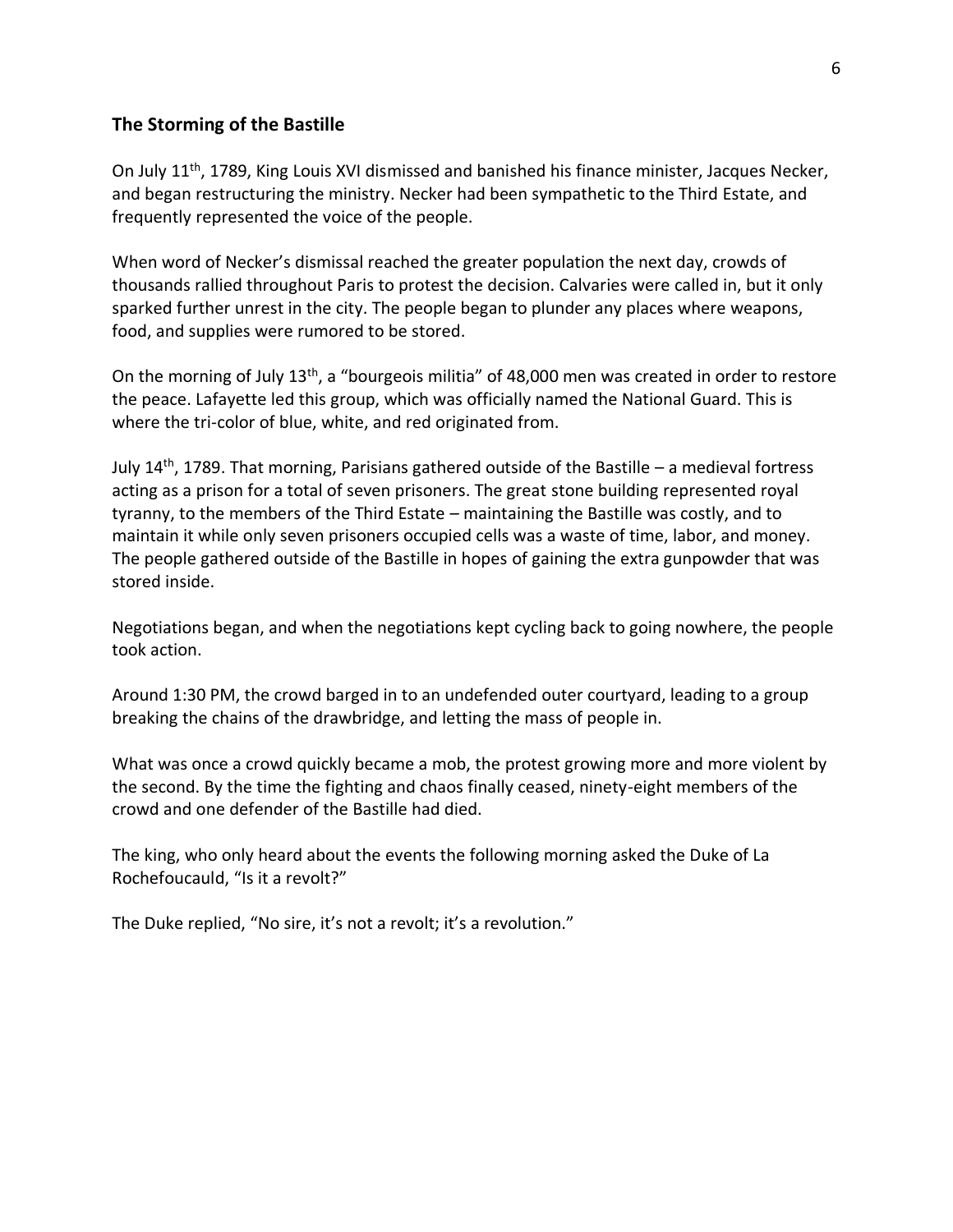#### <span id="page-6-0"></span>**The Abolition of Feudal Rights & The Declaration of the Rights of Man**

In August of 1789, a large group of aristocrats surrendered their feudal rights as nobility, which led to the National Assembly making formal decrees declaring that feudal society (i.e. the structure in which the clergy and the nobility were allowed more rights in regards to land ownership, tithes, and taxation privileges; also known as the Ancien Régime), had officially been abolished.

That same month, the National Assembly passed the Declaration of the Rights of Man and of the Citizen – which emphasized the right to liberty, property, security, and resistance to oppression. In part, it read, "Men are born and remain free and equal in rights." This sentiment was inherently applicable to all – not added to the end, and only applicable to non-slaves like the equivalent documents in the United States.

Perhaps most importantly, the Declaration of the Rights of Man stated that the power of the monarch did not stem from some divine figure, some religious entity – it came directly from the people, the citizens of France.

#### <span id="page-6-1"></span>**The Women's March**

In October of 1789, what started as a rumor that Marie Antoinette was hoarding grain at Versailles, led to a large group of Parisian market women marching to Versailles to bring the Louis XVI, Marie Antoinette, and the rest of the royal family back to Paris so the people could monitor their actions.

Although no members of the royal family were hurt, some in their closest circle were violated, murdered, and mutilated. Many a body part was displayed up on pikes. This unexpected violence caused many aristocrats to flee the country.

#### <span id="page-6-2"></span>**Constitutional Monarchy & Civil Constitution of the Clergy**

This march led to the creation of a constitution, therefore making France's monarchy a constitutional one. The people of France believed that a king was necessary for a functioning state, but they wanted a system in place that allowed them the agency to keep the king in check.

Then, in 1790, the Civil Constitution of the Clergy was adopted, which took power away from the churches, and mandated the election of the priests by the parishioners themselves.

King Louis XVI and Marie Antoinette attempted to flee mid-1791, but were caught at Varennes.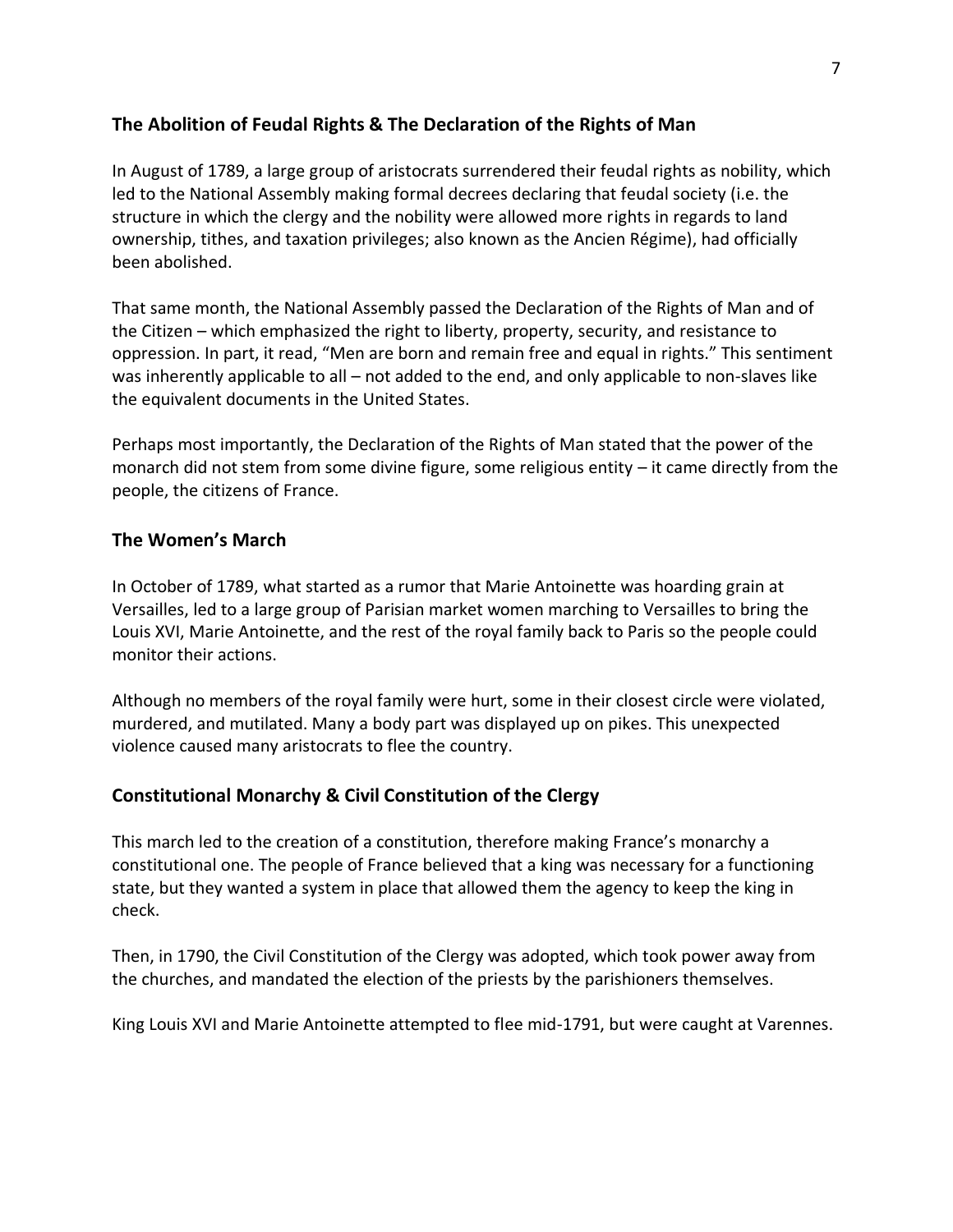#### <span id="page-7-0"></span>**War with Austria & Prussia**

Throughout 1791 and 1792, war broke out between revolutionary France, Austria, and Prussia – Austria and Prussia wanted to return to power solely to the monarch, as it benefitted them through the power of Marie Antoinette (former Archduchess of Austria, but current Queen of France).

A radical group known as the Jacobins called for the formation of a republic. A protest they held at the Champ de Mars caused troops of the National Assembly (formerly the Third Estate) to fire on the crowd, killing fifty people. This event meant that the National Assembly, which had thus far been the voice of the people and of the revolution, had killed people whilst trying to stifle the revolution.

One can see how this caused some controversy.

The Duke of Brunswick, the commanding general of the Austo-Prussian army, threatened to destroy Paris if any harm came to King Louis XVI. As a response, the Girondin faction of the Jacobins took matters into their own hands, leading the overthrow of King Louis XVI, and establishing the French First Republic.

#### <span id="page-7-1"></span>**The August Insurrection**

France was in the midst of potential danger from the Austro-Prussian army, and King Louis XVI was not handling the added pressure of his life being on the line very well.

On August 10<sup>th</sup>, 1792, the National Guard of the Paris Commune as well as some others stormed the Tuileries Palace in Paris, where King Louis XVI resided, in protest of radical measures that Louis had vetoed. Swiss Guards defended this palace while Louis and the royals took shelter. Hundreds of Swiss Guards were slaughtered, as well as over 400 revolutionaries storming the palace.

King Louis XVI would later be blamed and held accountable for the bloodshed of this day.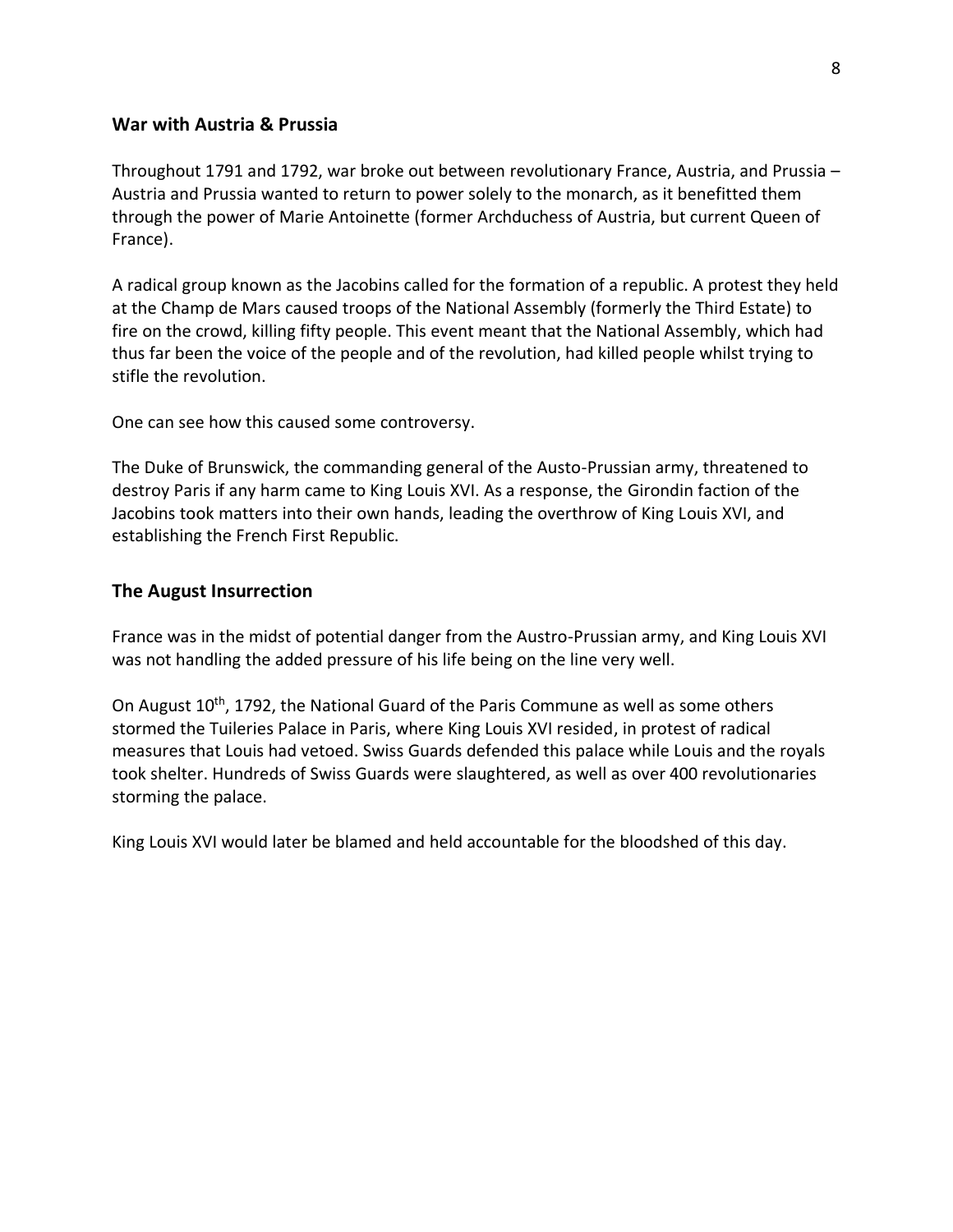#### <span id="page-8-0"></span>**The September Massacres**

In September of 1792, the threat of Paris coming under attack from the Austro-Prussian army was too much for citizens to handle. They also worried that imprisoned politicians from the recent overthrow of the monarchy were planning their own counterrevolutionary plot.

On September  $1^{st}$ , a meeting was scheduled for the following day for anyone volunteering their service or their weapons and supplies, to be held at the Champs de Mars.

On September  $2<sup>nd</sup>$ , a Jacobin political leader by the name of Georges Danton gave a speech to those that had gathered to volunteer, stating: "We ask that anyone refusing to give personal service or to furnish arms shall be punished with death."

Less than twenty-four hours later, over 1,000 prisoners had been slain.

Two women of the revolution, Madame Roland and Charlotte Corday, held two different men responsible for these deaths in their own way. Madame Roland shamed Georges Danton in her writing. Charlotte Corday assassinated Jean-Paul Marat, another Jacobin radical.

Both women were killed by the guillotine for their crimes.

#### <span id="page-8-1"></span>**The Rise of the Jacobins**

The Society of the Friends of the Constitution, renamed the Society of the Jacobins, Friends of Freedom and Equality, was a political club that held incredible amounts of influence throughout the French Revolution. The club grew from a handful of members during the Estates-General meeting of 1789 to approximately half a million members by 1794. The Jacobins included multiple factions, including The Mountain (of which, Maximilien Robespierre and Jean-Paul Marat were members), and the Girondins (of which, assassin Charlotte Corday was a member).

The Girondin faction was powerful during the aforementioned war time, but in 1793, members of The Mountain faction, led by Maximilien Robespierre, succeeded in pushing the Girondin faction out of political power. Twenty-one prominent Girondins were sent to the guillotine that October.

Once the Girondins were out of the way, The Mountain controlled the French government until mid-1794.

This period of Jacobin power led by The Mountain faction was also known as the Reign of Terror.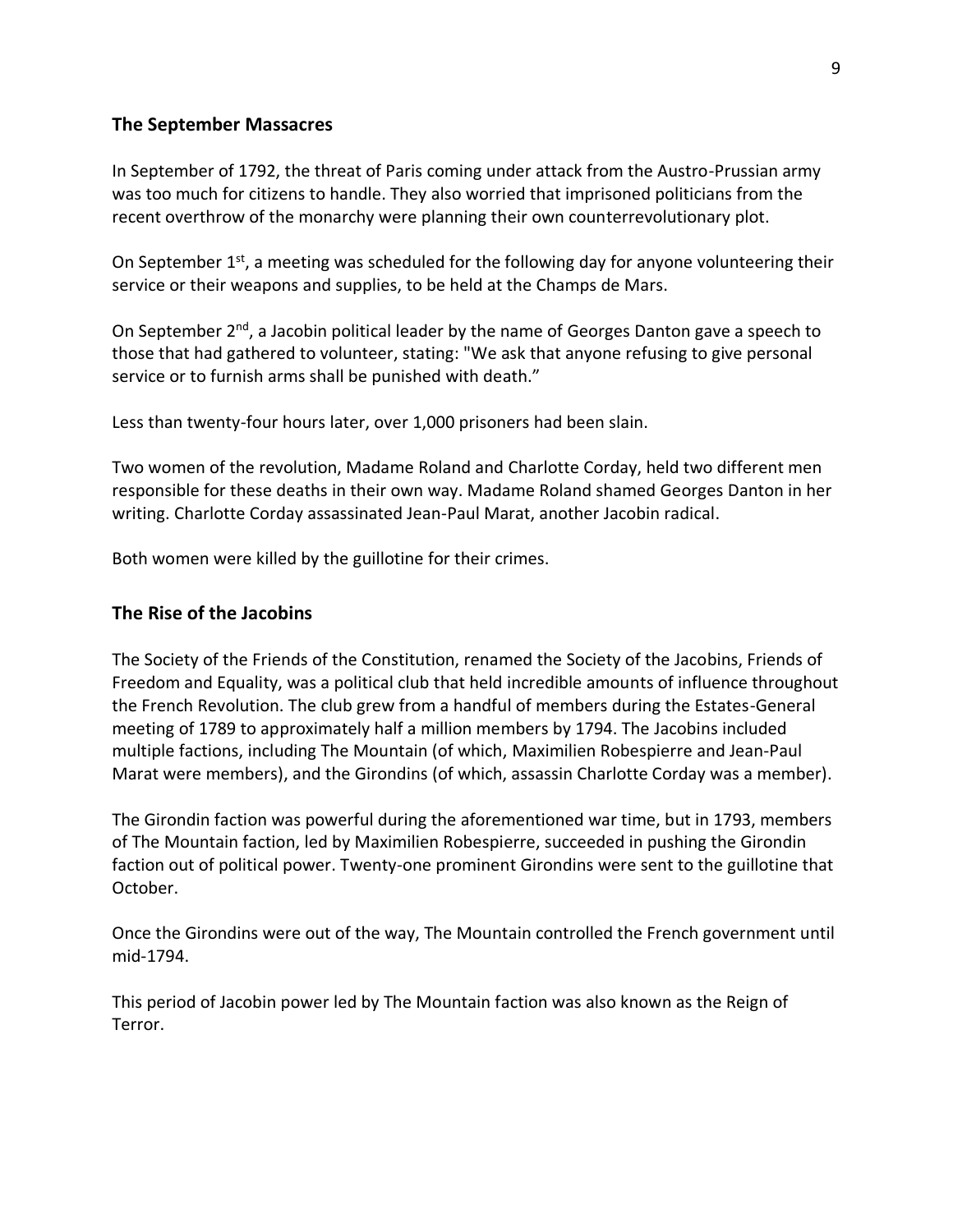## **The History – The Reign of Terror**

#### <span id="page-9-1"></span><span id="page-9-0"></span>**Notes & Videos**

The information on this page does not cover every single event within the Reign of Terror. Some key events, notable names, and moments that directly impact the play are featured on this page.

However, for those that wish to know as much as humanly possible, I'd recommend starting with these videos that sum up the Reign of Terror in the most engaging way:

#### [Why 17,000 Were Executed During the Reign of Terror](https://www.youtube.com/watch?v=z_nKkjHituo)

#### <span id="page-9-2"></span>**The Trial & Execution of Louis XVI**

Shortly before the September Massacres of 1792, King Louis XVI was arrested and imprisoned at an ancient fortress in Paris for a multitude of crimes that "established his tyranny." The September Massacres followed, and then on September  $21<sup>st</sup>$ , 1792, the National Assembly abolished the monarchy. Louis was stripped of all titles and honors.

His arrest and subsequent trial was controversial in some ways – the Girondin faction of the Jacobins wished to keep him imprisoned for his crimes. The Mountain demanded he pay with his life.

Thirty-three charges were brought against Citizen Louis Capet in his December trial. The charges varied from his attempted escape to Varennes, supporting or causing several revolts, electing questionable officials, bribing, and lastly, "causing the blood of Frenchmen to flow."

Despite decent arguments from Louis and his defense, the vote was overwhelmingly that he should face the guillotine. This charge was led by Mountain member Robespierre, who voted first and said, "The sentiment that led me to call for the abolition of the death penalty is the same that today forces me to demand that it be applied to the tyrant of my country."

Citizen Louis Capet was guillotined on January  $21<sup>st</sup>$ , 1793 in the Place de la Révolution.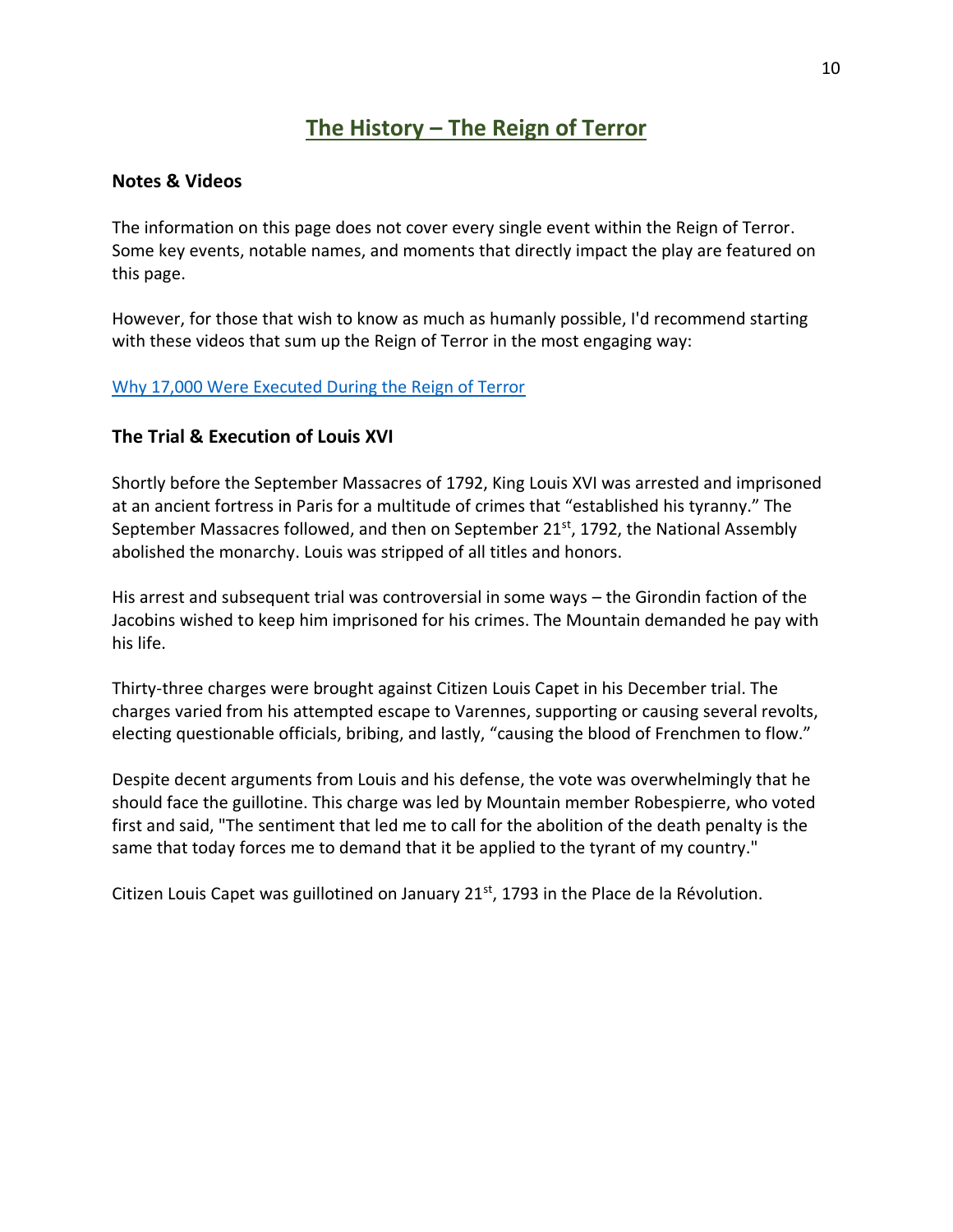#### <span id="page-10-0"></span>**The Committee of Public Safety**

The Committee of Public Safety was created by the National Convention in April of 1793, after the abolition of the monarchy and the death of the last king, Louis XVI. The Committee's original purpose was to protect the new republic from foreign and domestic enemies. During this time, they were given supervisory and administrative powers over the armed forces, judiciary and legislature, as well as the executive bodies and ministers of the National Convention.

The Committee started with an abundance of power, and that power only grew over time. It shifted from a group that merely protected, to a dictatorial organization led by none other than Maximilien Robespierre. They accused many of treason, and were one of the main causes of the era known as the Reign of Terror.

#### <span id="page-10-1"></span>**Terror**

Maximilien Robespierre's words reflect on this era extraordinarily well:

"If the basis of popular government in peacetime is virtue, the basis of popular government during a revolution is both virtue and terror; virtue, without which terror is baneful; terror, without which virtue is powerless. Terror is nothing more than speedy, severe and inflexible justice; it is thus an emanation of virtue; it is less a principle in itself, than a consequence of the general principle of democracy, applied to the most pressing needs of the [homeland]."

This era took a lot of inspiration from the Enlightenment period. Robespierre believed that in order to have a government that supported the Enlightenment ideal of "general will" – the will of the people, not just the will of a few factions – the people who opposed this ideal would need to be expelled.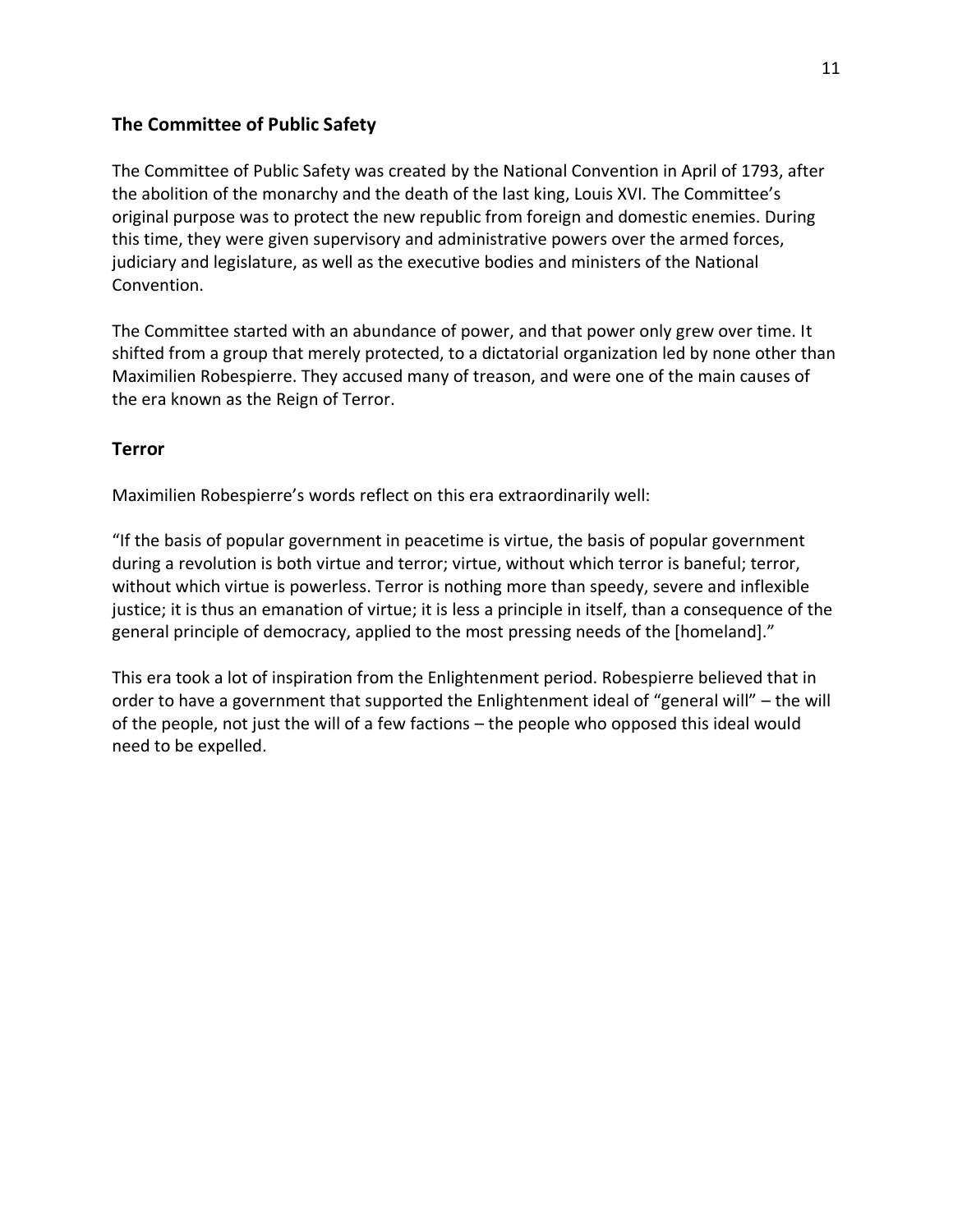#### <span id="page-11-0"></span>**Major Events**

On March 10th 1793, the National Convention created the Revolutionary Tribunal, also known as the Popular Tribunal. This was a court that actively supported the Reign of Terror.

On April 6<sup>th</sup>, 1793, the National Convention established the aforementioned Committee of Public Safety.

On April 13th, 1793, Girondins brought an accusation against Mountain member Jean-Paul Marat. The case collapsed, but set up an important precedent that members of the National Convention could be tried by the Tribunal. This led to the Girondin leaders being tried and executed in October of 1793.

On June 2<sup>nd</sup>, 1793, Parisian sans-culottes (a lower class political organization) demand changes from the National Convention regarding bread prices, political purges, and voting limitations that would benefit the san-culottes alone. This action convinced the Convention to arrest twenty-nine Girondist leaders.

On July 13th, 1793, Jean-Paul Marat was assassinated by Girondist Charlotte Corday. This unintentionally boosted Jacobin influence.

On July 27<sup>th</sup> 1793, Maximilien Robespierre joined the Committee of Public Safety, spurring its rise of power. He became president of the group not long after.

On September 5<sup>th</sup>, 1793, the National Convention declared that "terror is the order of the day." This allowed the creation of revolutionary armies whose sole purpose was to force citizens to follow Maximilian rule.

On October 10<sup>th</sup>, 1793, the National Convention announced that "the provisional government shall be revolutionary until peace." This allowed the Committee for Public Safety and Robespierre to continue acting until "peace" was achieved in France.

On October 16<sup>th</sup>, 1793, Marie Antoinette, the wife of former King Louis XVI, was executed at the guillotine.

On October 24<sup>th</sup>, 1793, the French Republican Calendar was enacted. Those dates will be listed in parenthesis for future major events below.

On December 4<sup>th</sup>, 1793 (14<sup>th</sup> of Frimaire), the National Convention passed the Law of Frimaire. This centralized all power to the Committee for Public Safety.

On February 4<sup>th</sup>, 1794 (16<sup>th</sup> of Pluviôse), the National Convention decreed the abolition of slavery in France and all French colonies.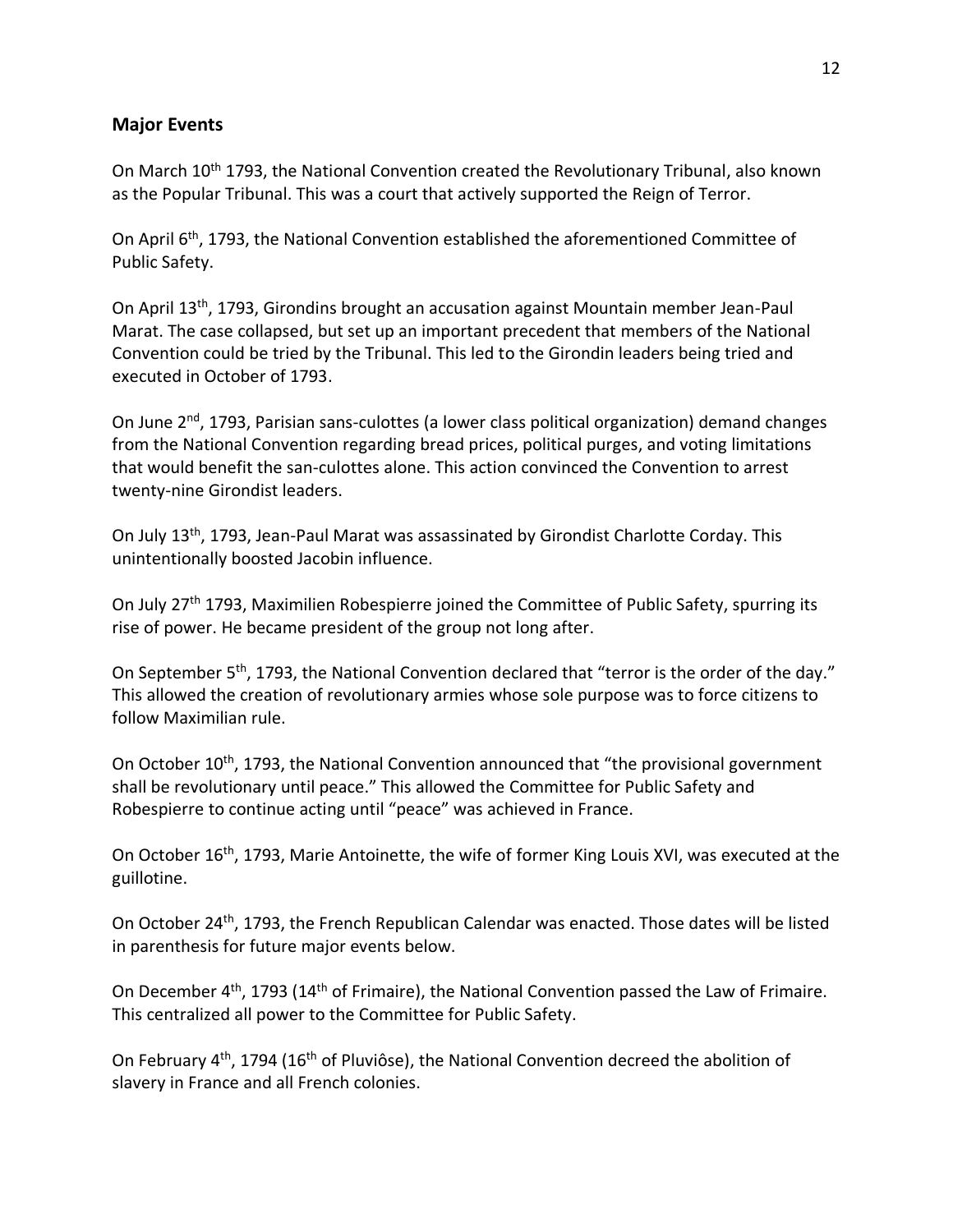On March 24<sup>th</sup>, 1794, the radical group known as the Hébertists saw their major leaders executed by guillotine. This group called for an intensification of the Terror and threatened insurrection.

On April 5<sup>th</sup>, 1794, the Dantonists, led by Georges Danton of the September Massacres, saw their major leaders executed by the guillotine. This group called for moderation and clemency.

On July 28<sup>th</sup>, 1794, Maximilien Robespierre was brought to the guillotine after a slew of actions that turned the rest of the Committee and the Convention against him. It is unclear how, but he managed to shatter his jaw the night before, and was brought to the guillotine with a bandage holding it in place. The bandage was removed as his neck was cleared for the blade. The screams he elicited continued until the blade fell.

#### <span id="page-12-0"></span>**Casualties**

During the Reign of Terror, approximately 16,600 official death sentences had been followed through with in France, 2,639 of which were in Paris alone. An additional 10,000 died in prison without trial.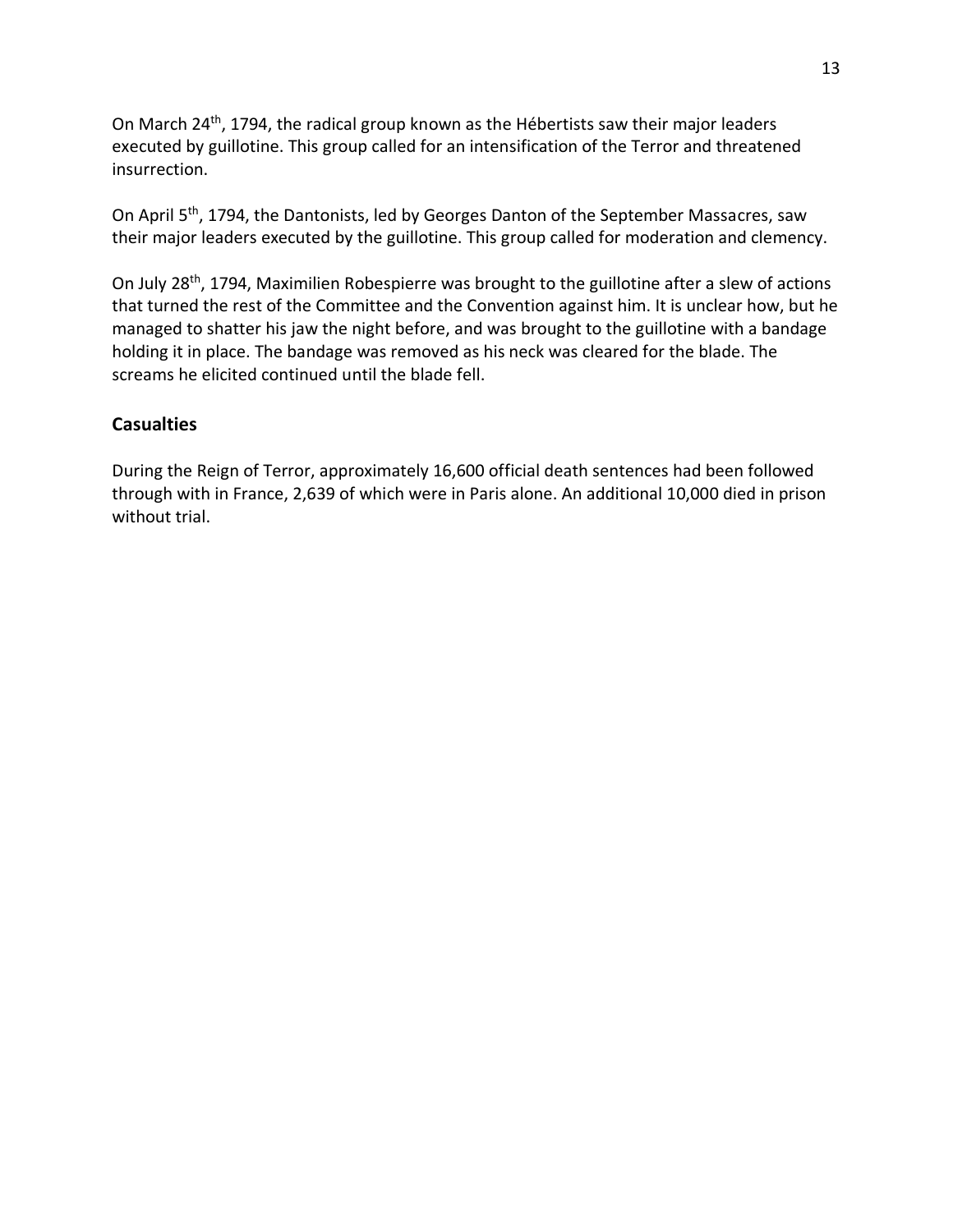## **The History – The Haitian Revolution**

#### <span id="page-13-1"></span><span id="page-13-0"></span>**Notes & Videos**

While this play mainly focuses on aspects of the French Revolution, no historical event lives in a vacuum. Many other events in history can be intrinsically linked back to the French Revolution, one of which was the Haitian Revolution, also known as the Saint-Domingue Revolution.

The Haitian Revolution was a successful insurrection by self-liberated slaves against French colonial rule in the 1790s. This revolution began in 1791, two years before the plot of The Revolutionists, but it did not end until 1804, five years after the conclusion of the French Revolution.

Because the Haitian Revolution is not the central focus of the play, I will only be adding videos below for those who wish to have as much context as possible. If you have any additional questions regarding this revolution, please let me know using the Contact Page!

[Haitian Revolutions: Crash Course World History #30](https://www.youtube.com/watch?v=5A_o-nU5s2U)

[The First and Last King of Haiti](https://www.youtube.com/watch?v=q7lfSjjMNU8) – Marlene Daut

[Égalité for All: Toussaint Louverture & The Haitian Revolution](https://www.youtube.com/watch?v=Sn32cWUT83E)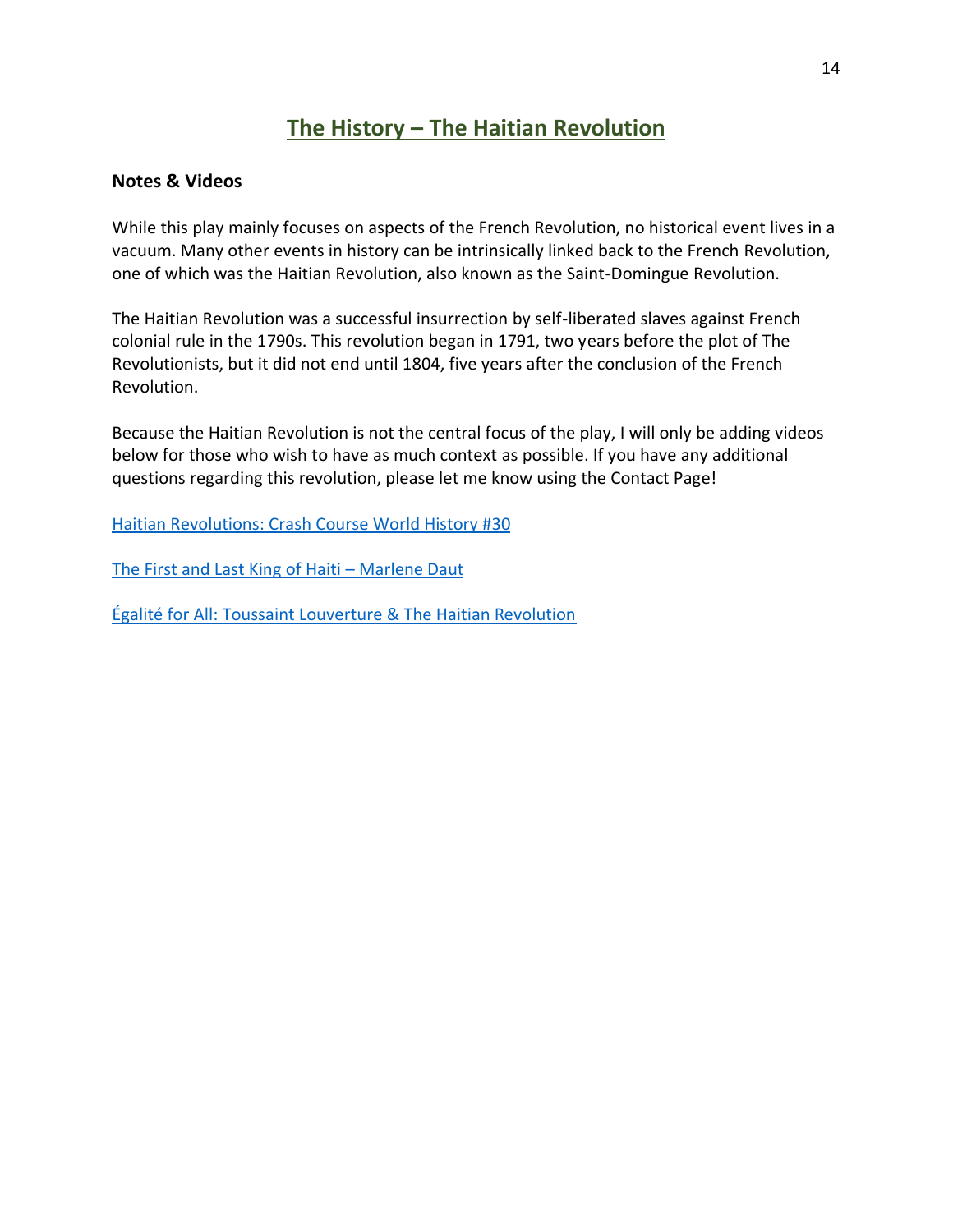## **The History – Overall Timeline**

#### <span id="page-14-0"></span>**1789**

May 5th - Estates General June 4th - Marie Antoinette & King Louis XVI's Son Passes Away June 17th - Creation of National Assembly June 20th - Tennis Court Oath July 11th - Dismissal of Jacques Necker July 14th - Storming the Bastille August 4th - Abolition of Feudal System August 26th - Declaration of the Rights of Man Published October 5th - Women's March

#### **1790**

January – Jacobins Officially Established July 12th - Creation of Civil Constitution of the Clergy

#### **1791**

Ongoing - War with Austria & Prussia July 17th - Champ de Mars Massacre September 14<sup>th</sup> - Declaration of Rights of Woman and Female Citizen Published

#### **1792**

July 25th - The Brunswick Manifesto August 10th - August 10th Insurrection at Tuileries August 13th - King Louis XVI Arrested September 2nd - September Massacres September 21st – Abolition of Monarchy by National Assembly December 2nd - Trial of Louis XVI Begins

#### **1793**

January 21st – Louis XVI Executed by Guillotine

March 10th - National Convention Created Revolutionary Tribunal

April 6th - Creation of Committee for Public Safety

April 13th - Accusation Against Jean-Paul Marat Brought to the Revolutionary Tribunal

June 2nd – Twenty-Nine Girondist Leaders Arrested by National Convention

July 13th - Jean-Paul Marat Assassinated by Charlotte Corday

July 17th - Charlotte Corday Executed by Guillotine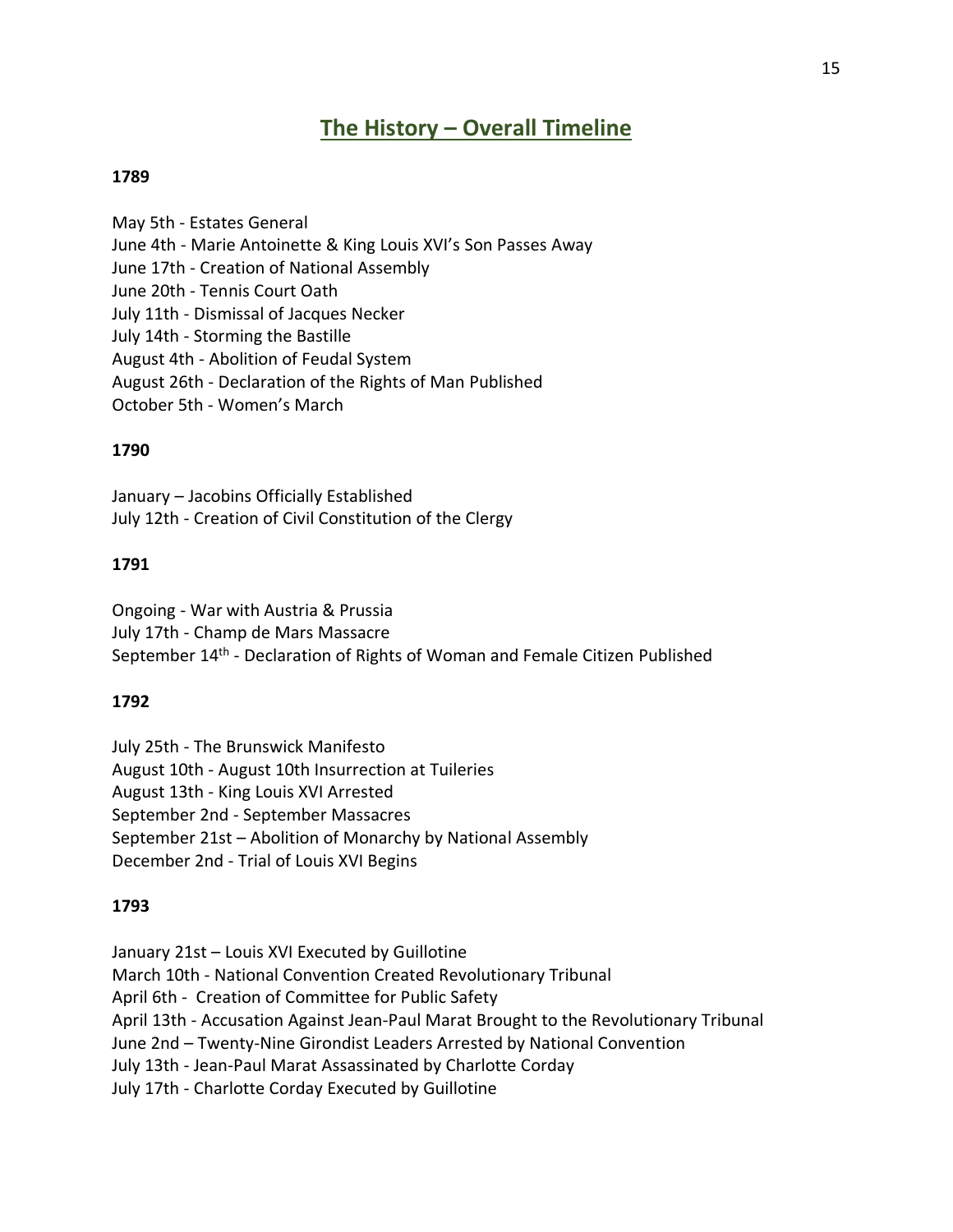July 27th - Maximilien Robespierre Joins Committee of Public Safety September 5th - National Convention Declares "Terror is the Order of the Day" October 10th - Provisional Government Extended Indefinitely October 16th - Marie Antoinette Executed by Guillotine November 3rd - Olympe de Gouge Executed by Guillotine December 4th - Law of Frimaire Passed

#### **1794**

February 4th - Abolition of Slavery in France & French Colonies March 24th - Hébertist Leaders Executed by Guillotine April 5th - Dantonist Leaders Executed by Guillotine July 28th - Maximilien Robespierre Executed by Guillotine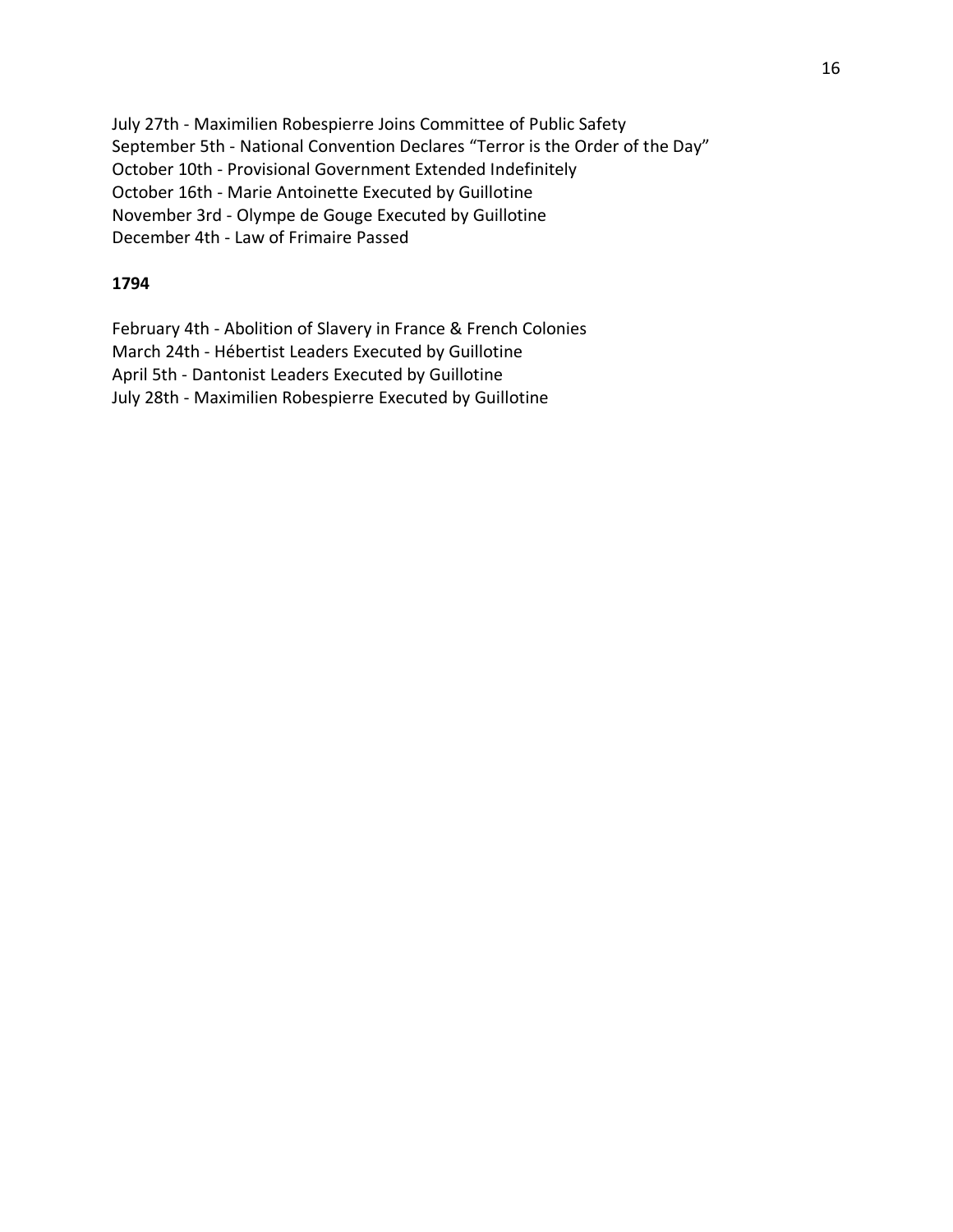## **The Women – Olympe de Gouges**

#### <span id="page-16-0"></span>**The Beginning**

Olympe de Gouges was a French playwright and political activist whose most famous works were created during the French Revolution.

Olympe was born as Marie Gouze on May  $7<sup>th</sup>$ , 1748 in southwestern France. She received a bourgeois education thanks to her family's fortune, and became literate at a young age.

Marie was married at the age of seventeen to a man named Louis Yves Aubry against her will. A later semi-autobiographical novel of hers entitled *Mémoires* proved her disdain for this marriage, the young bride of the novel saying, "I was married to a man I did not love and who was neither rich nor well-born. I was sacrificed for no reason that could make up for the repugnance I felt for this man."

Marie had a son with named Pierre with Aubry, and a few months after, her husband was killed by a flood. Marie changed her name to Olympe de Gouges, swore off marriage, calling it "the tomb of trust and love," and moved to Paris.

#### **The Middle**

At the age of twenty, Olympe de Gouges moved to Paris. She lived with her sister and her son, though her income was provided for by a wealthy businessman named Jacques Biétrix de Rozières who she had begun a relationship with.

She acclimated quickly to fashionable Parisian society, socializing at salons with other dramatists such as Madame de Montesson, Comtesse de Beauharnais, La Harpe, Mercier, and Chamfort; as well as early-career politicians such as Brissot and Condorcet.

Her career picked up in the 1780s with the publication of her first novel in 1784, and a slew of public letters, plays and pamphlets shortly after. Her public letters helped establish the feminine term for citizen, *citoyenne*, as an official replacement for Madame and Mademoiselle in more political spaces.

Throughout the 1780s, she passionately penned works focusing on the plight of slaves in the French colonies. For Gouges there was a direct connection between the autocratic monarchy in France and the institution of slavery. The public took notice of her 1785 play *l'Esclavage des Noirs*, which was staged at the famous Comédie-Française, and earned her many threats. The slave trade lobby actively campaigned against this production, and paid hecklers that eventually sabotaged the show enough to force it to close only three performances into the run. This would not be the last of *l'Esclavage des Noirs*.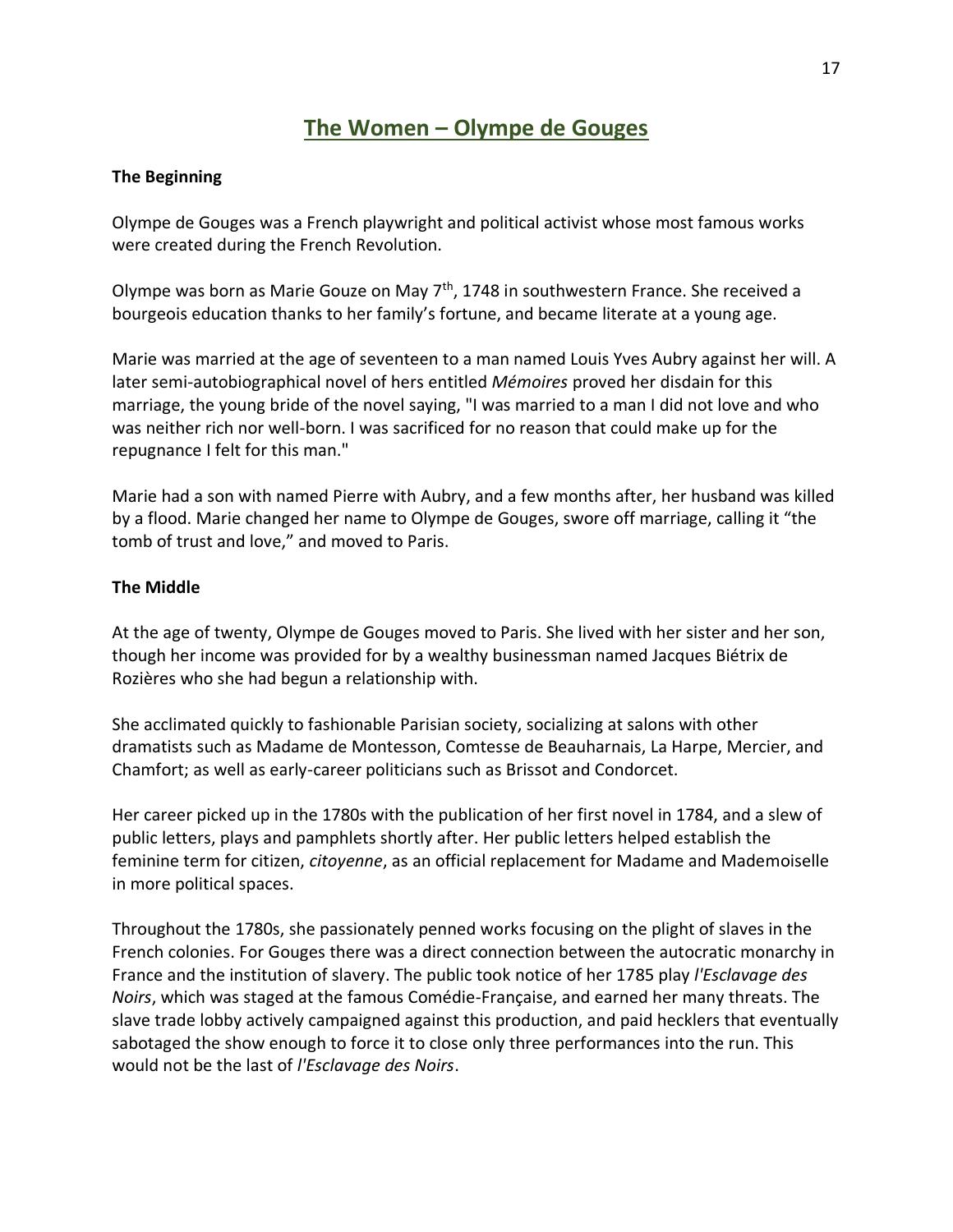Olympe de Gouges' most notable political piece was her 1791 pamphlet entitled *Déclaration des droits de la femme et de la citoyenne*, or, Declaration of the Rights of Woman and of the Female Citizen. This pamphlet was created as a direct response to the Declaration of the Rights of Man and of the Citizen (which you can read more about on The French Revolution page), which had been adopted two years earlier by the National Assembly. This piece demanded equal rights for women, stating that women, like their male counterparts, have natural, inalienable, and sacred rights. She fought for equality in property ownership, taxation and finances, she fought for the right for a woman to publicly name a man as the father of her children in order to hold men, regardless of their marriage status, accountable as providers for their children. She urged readers to consider these inequalities, and to think of how to resolve these injustices for future generations.

In the French colony of Saint-Domingue (present-day Haiti), free people of color and African slaves revolted in response to the ideals expressed in the Declaration of the Rights of Man and of the Citizen. When Gouges published her earlier play *l'Esclavage des Noirs* in print, the mayor of Paris accused her of inspiring the revolts. When her play was finally staged again in 1792, a riot erupted in Paris.

When Louis XVI was put on trial to be executed, Olympe wrote to the National Assembly offering to defend him, stating she believed he was guilty as a king, but innocent as a man, and that he should be exiled rather than executed. He was executed, her writings ignored.

Olympe de Gouges was associated with the Girondins, one of the factions of the Jacobins. The other primary faction of the Jacobins, the members of The Mountain, gained political power throughout the early 1790s, and began imprisoning prominent Girondins, who were later sent to the guillotine in October of 1793.

#### **The End**

She was eventually arrested for writing a poster entitled *Les trois urnes, ou le salut de la Patrie, par un voyageur aérien*, or "The Three Urns, or the Salvation of the Fatherland, by an Aerial Traveller." In this poster, she proposed a vote for one of three choices for a potential government: a unitary republic, a federalist government, or a constitutional monarchy. She was arrested, as the law of the revolution made it a capital offense for anyone to publish works that encouraged reestablishing a monarchy.

She spent three months in jail without an attorney, as she'd been denied her legal right to one on the grounds that she could "represent herself" based on her many writings. Through her friends, she published two final texts: *Olympe de Gouges au tribunal révolutionnaire*, or, "Olympe de Gouges at the Revolutionary tribunal", and her last work, *Une patriote persécutée*, or, "A female patriot persecuted", in which she condemned the Reign of Terror.

On November 3<sup>rd</sup>, 1793, Olympe de Gouges was executed by guillotine for her seditious behavior and for attempting to reinstate the monarchy.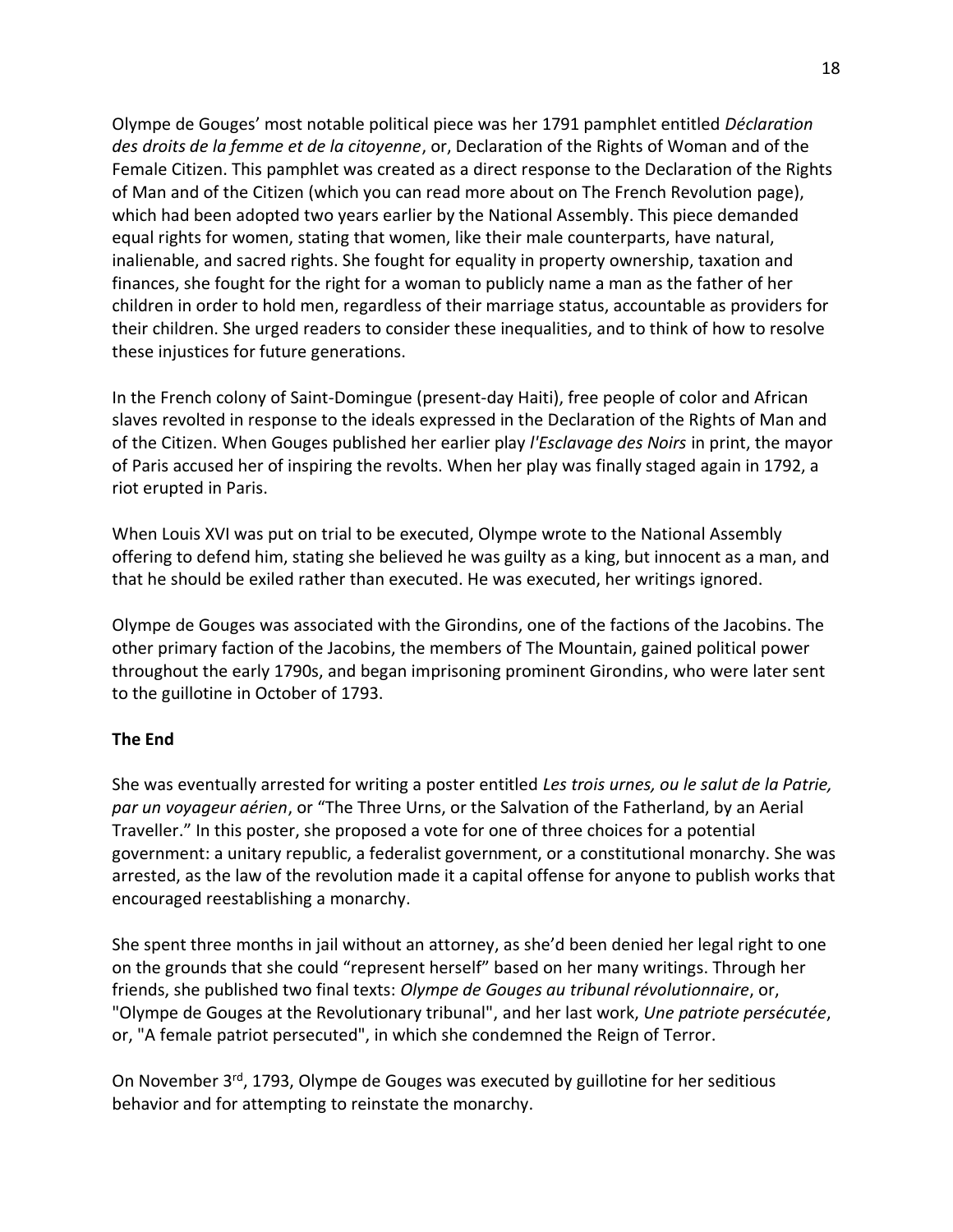## **The Women – Charlotte Corday**

#### <span id="page-18-0"></span>**The Beginning**

Charlotte Corday was a figure in the French Revolution best known for assassinating Jacobin leader Jean-Paul Marat.

Marie-Anne Charlotte de Corday d'Armont was born on July 27<sup>th</sup>, 1768 in Normandy, France. After the death of her mother and older sister, her grief-stricken father sent Charlotte and her younger sister to a convent in Caen. It was here that Charlotte first encountered the works of Plutarch, Rousseau, and Voltaire.

#### **The Middle**

As the French Revolution moved from political revolution to radicalized terror, Charlotte found herself sympathizing with the Jacobin faction known as the Girondins. Many Girondist groups visited Caen, and she was exposed to numerous speeches and Girondin leaders over the years. She regarded them as a movement that would ultimately save France.

The September Massacres of 1792 and the deaths of Girondin leaders by the guillotine angered her further, which eventually led to the moment she is most known for in history – the assassination of Jean-Paul Marat.

#### **The End**

Corday believed that Marat's death would prevent the possibility of a civil war in France, as his radicalized beliefs as a member of the Jacobin faction known as The Mountain had led to only bloodshed and violence thus far.

On July 9th, 1793, Charlotte Corday traveled to Paris and took a room at the Hôtel de Providence. She bought a kitchen knife, and over the course of the next few days, she wrote *Adresse aux Français amis des lois et de la paix*, or "Address to the French, the friends of Law and Peace." This piece explained her motives for the upcoming assassination.

On July 13th, 1793, Charlotte Corday visited Marat's own home with news of a planned Girondist uprising in Caen. Due to a skin condition, Marat conducted business from the comfort of his own bathtub. He listened to Charlotte read names of Girondins involved in the uprising, and as he wrote them down, she plunged the knife directly into his chest. His fiancée rushed into the room, along with another man who seized Corday. Corday made no attempt to escape.

Throughout her trial, the most recurring question was whether she was involved in a larger Girondist plot. She truthfully insisted that this was an act entirely of her own doing, which many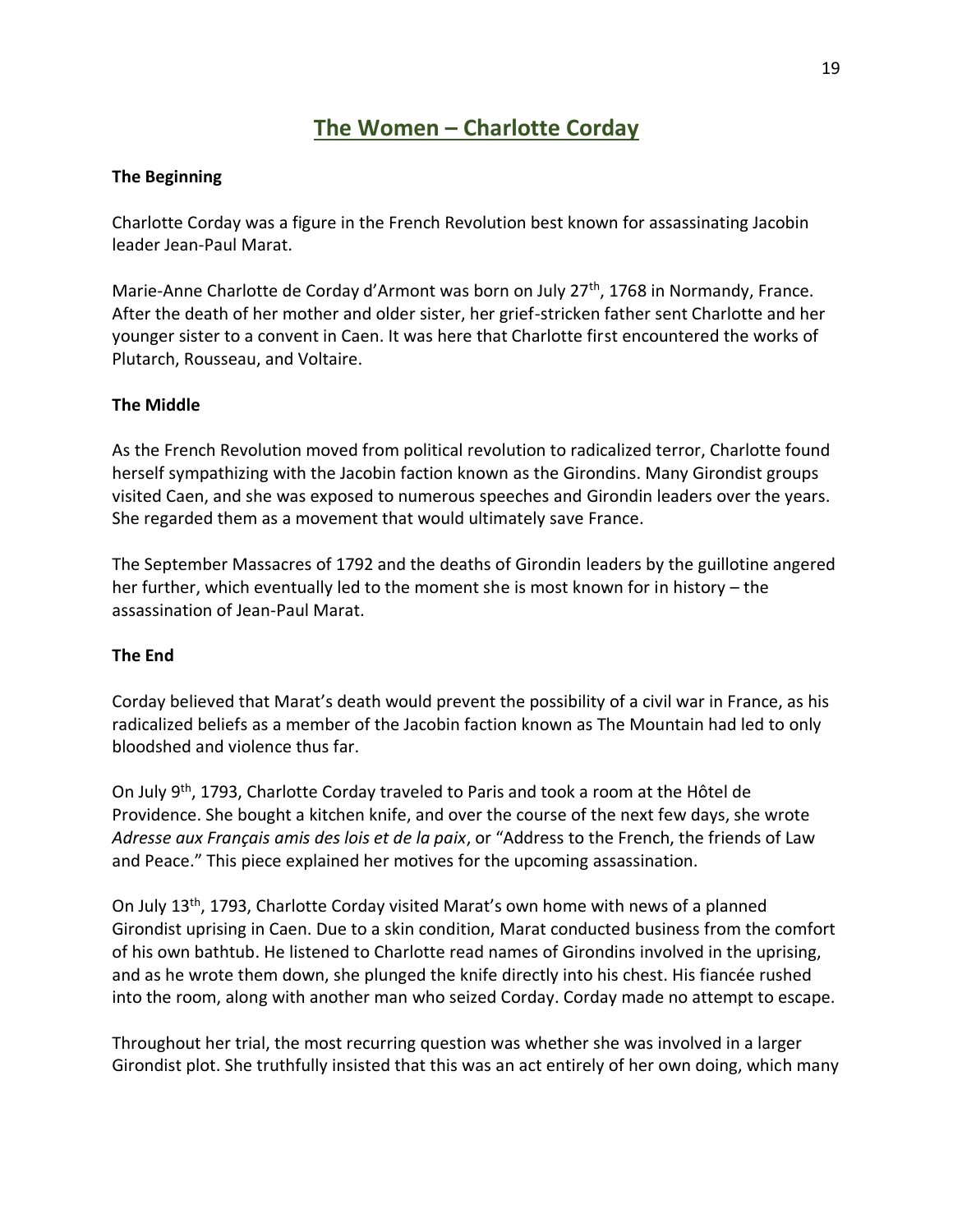of the officials examining her did not believe, as they thought another man had to be behind her schemes.

She requested to be painted before her execution, which was fulfilled by a National Guard officer named Jean-Jacques Hauer. It has been said that Hauer admired her, and took a keen interest in her fate, but was required to portray Charlotte as a vain aristocrat in his portrait. His depiction of her showed Corday as having very light hair – implying that she had taken the time to powder her hair before killing Marat. Her true hair color was darker than this.

On July 17<sup>th</sup>, 1793, twenty-four year old Charlotte Corday was executed by guillotine for being a condemned traitor who had assassinated a representative of the people.

An angry man named Legros slapped her cheek after her head had fallen off into the basket, and Jacobin leaders had her body autopsied immediately after her death to check for her virginity, convinced that a man sharing her bed was in on the assassination plans.

There was no man, and Charlotte was found to be a virgin. She "alone conceived the plan and executed it."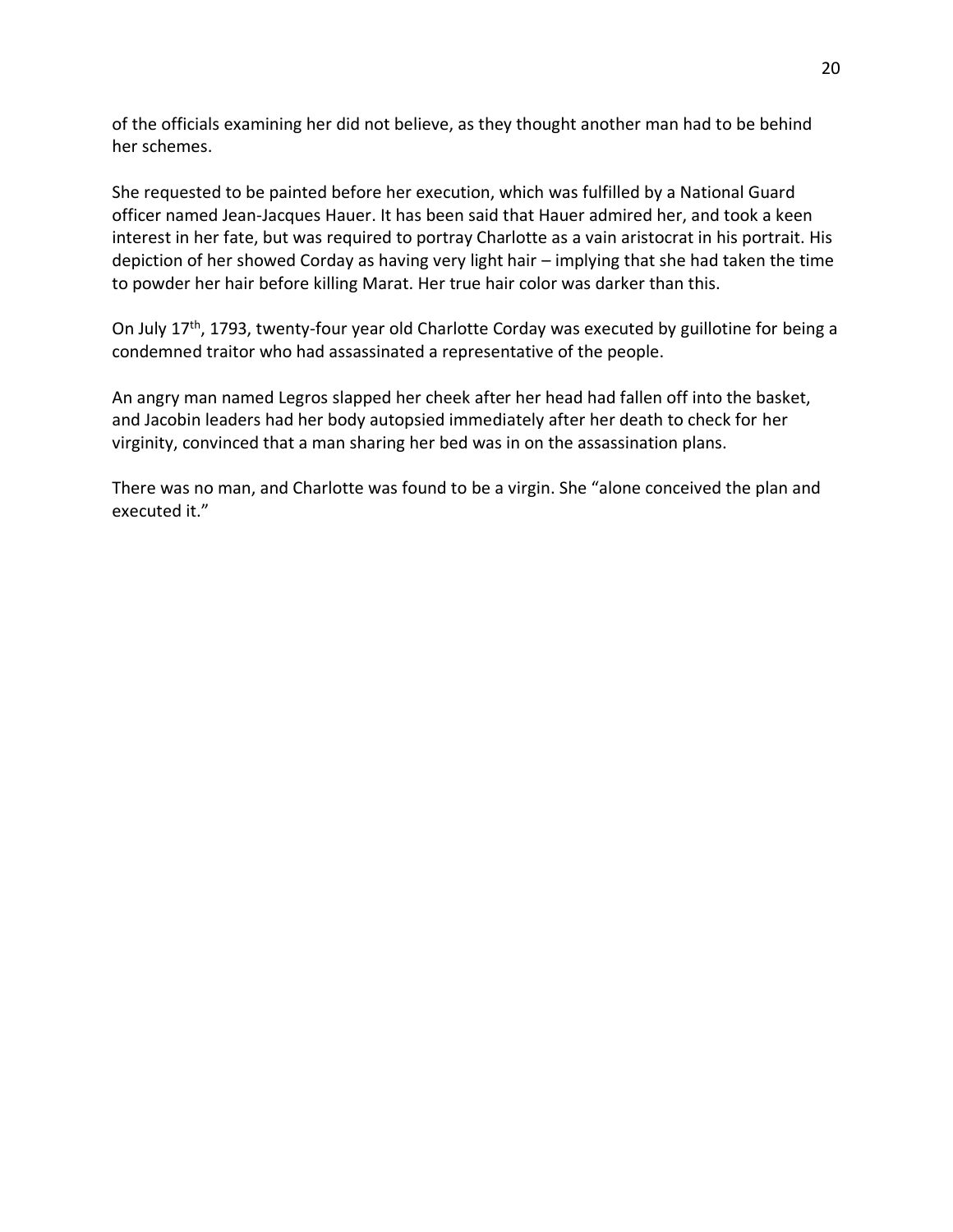## **The Women – Marie Antoinette**

#### <span id="page-20-0"></span>**Notes & Videos**

The information on this page does not cover every single life event of Marie Antoinette – she lived a life filled to the brim with important people, places, and happenings. Some of the most notable moments in her life can be found below.

However, for those that wish to know as much as humanly possible, I'd recommend starting with these videos that sum up Marie's life in the most engaging way:

#### [Marie Antoinette Explained in 13 Minutes](https://www.youtube.com/watch?v=Kxa3CFr5Jo0)

[Marie Antoinette: The Last Queen of France Before the French Revolution](https://www.youtube.com/watch?v=KqHacO7lQo0)

#### **The Beginning**

Marie Antoinette, archduchess of Austria, was the last queen of France before the French Revolution.

Maria Antonia Josepha Johanna was born on November 2<sup>nd</sup>, 1755 at Hofburg Palace in Vienna, Austria. She was the 15th child of Empress Maria Theresa and Holy Roman Emperor, Francis I.

She excelled in music and dancing, but her writing skills were considered to be lacking. She struggled writing in her own language at the age of ten, let alone any others. A tutor who was tasked with preparing Marie for marriage to Louis-Auguste, the heir apparent of the French throne, stated that "her character, her heart, are excellent." He found her "more intelligent than has been generally supposed," but since "she is rather lazy and extremely frivolous, she is hard to teach."

She officially became dauphine of France at the age of fourteen when she married Louis-Auguste, and four years later, he became Louis XVI and ascended the throne. Marie adopted the French version of her name, Marie Antoinette, upon her arrival in France.

#### **The Middle**

As queen, Marie Antoinette had a penchant for the expensive. She spent heavily on luxury goods – fashionable dresses and accessories, and even spent money gambling despite the grave financial crisis France was currently going through. Many French citizens began blaming Marie for the economic situation of the country, and her spending habits even sparked some civil unrest.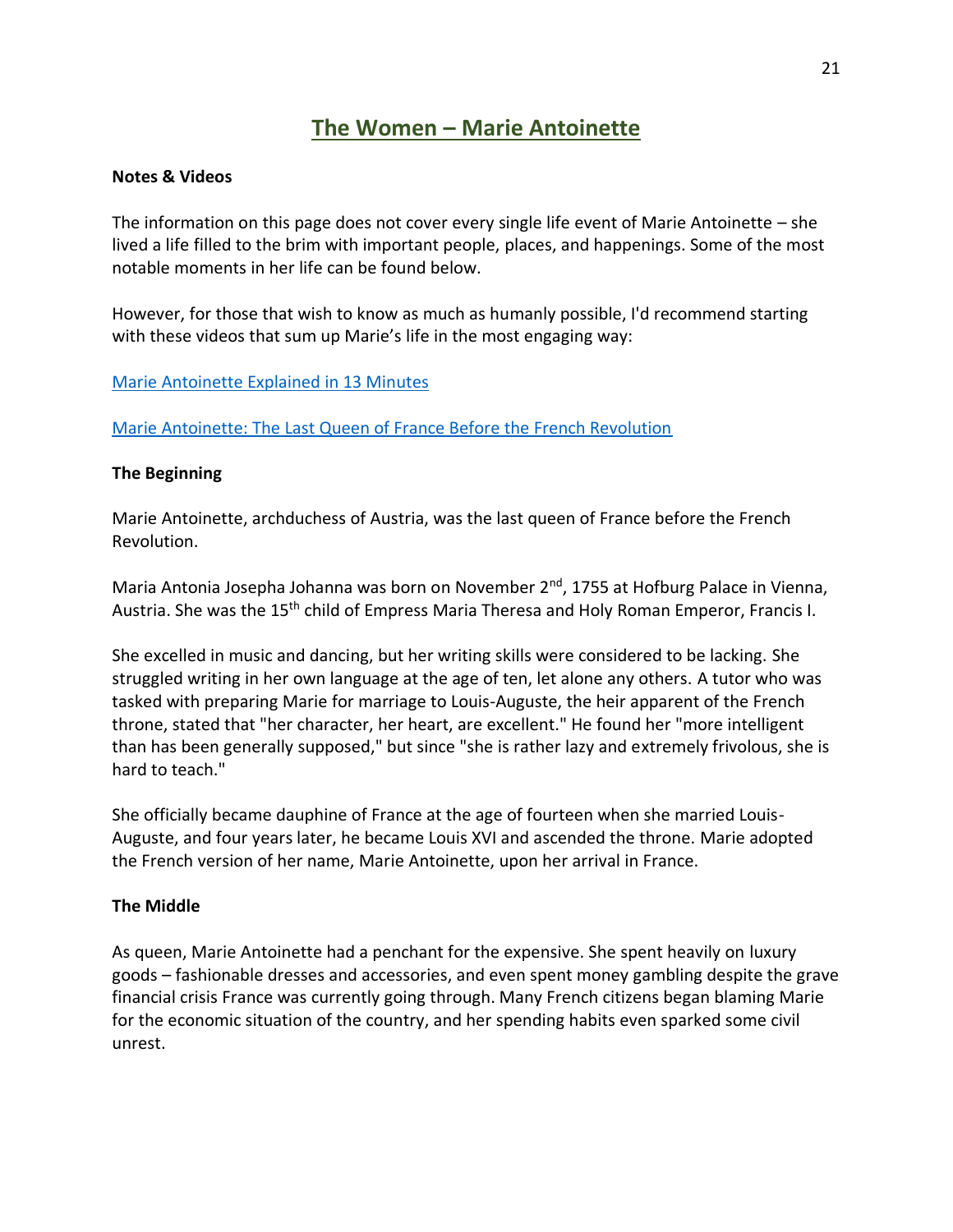Her favor with the people increased when she gave birth to her first child. During her first pregnancy, Marie Antoinette also began making some changes within the court – away from the heavy makeup and wide hoop skirts, and more in the direction of a simplistic yet feminine look. Her changes in this regard were frequently met with disapproval from others, but Marie trudged on.

Marie Antoinette was undoubtedly a large part in the success of the American Revolution, which was notoriously one of her earlier political triumphs. She secured Austrian and Russian support for France, which resulted in the establishment of the First League of Armed Neutrality, stopping many of Britain's attacks.

In 1781, she gave birth to her second child, Louis Joseph Xavier François, Dauphin of France.

Throughout the 1780s, Marie was accused of being sexually deviant by the public. Pamphlets circled the country, claiming that Marie had sexual relations with numerous other royals. These pamphlets started as an attack on the royal court in general, but then escalated to focus primarily on Marie Antoinette herself. The rumors, stories, and pamphlets highlighted the people's disdain for her association with Austria (her homeland), and many suggested that she learned "lesbianism" from her home country, as it was considered to be a "German vice."

In 1785, the "Affair of the Diamond Necklace" damaged Marie's reputation in a way it would never recover from. This entire affair is better explained in video, so please enjoy the following:

#### [The Affair of the Diamond Necklace](https://www.youtube.com/watch?v=aLU1wNntRa0) – Marie Antoinette – Extra History

#### [Stealing The World's Most Expensive Necklace –](https://www.youtube.com/watch?v=3u2FauOIPh8) Puppet History

Marie's reputation declining for multiple reasons (several expensive wars, family costs paid for by the state, and nobility unwilling to aid in the paying of taxes), she still found herself to be the scapegoat for France's financial troubles. She even earned the nickname "Madame Déficit" from the citizens in 1787. Marie tried to repair her reputation by portraying herself as a kind and caring mother, commissioning paintings of her and her children. While this may have helped a little, it was not enough to keep slander from multiple sources from spreading like wildfire.

As the French Revolution approached, Marie's first born son was suffering from tuberculosis. Her son passed away on June 4<sup>th</sup>, 1789, amidst the creation of the National Assembly post-Estates-General. The French people did not acknowledge the death, and instead blew directly past it in support of the growing revolution.

Though unpopular with the general public, Marie Antoinette did prove to be a better decisionmaker than her husband King Louis XVI in the early days of the French Revolution. In the fall of 1789, she successfully swayed her husband to resist the National Assembly's attempts to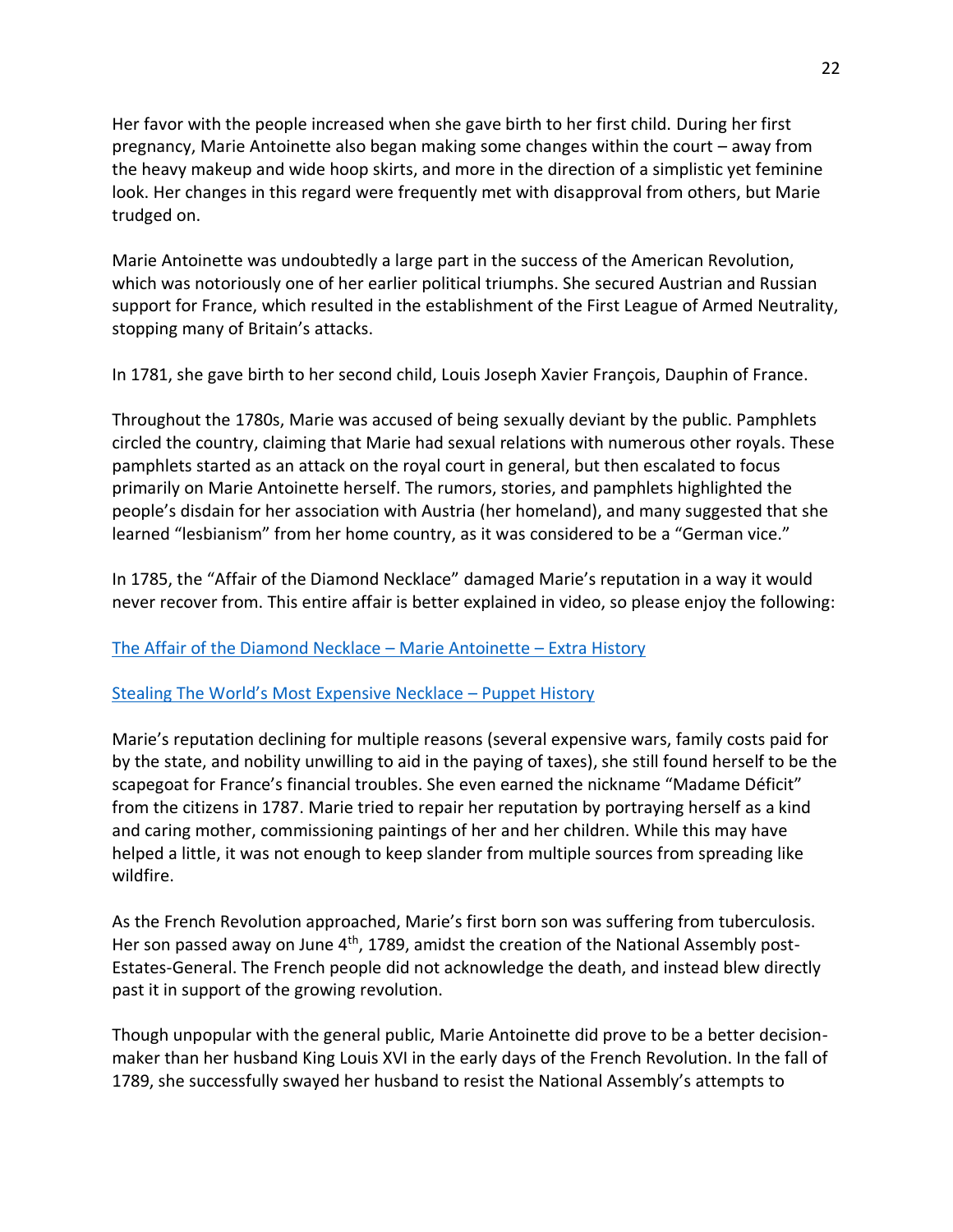abolish feudalism. While decisive in nature, this caused her to become the main target of many revolutionaries.

Many associate Marie Antoinette with the phrase, "Let them eat cake!" but she did not actually say this. Writer Jean-Jacques Rousseau quoted in one of his works that a "great princess" had told peasants who had no bread, *Qu'ils mangent de la brioche!* Many historians believe that Marie was not the aforementioned princess, but this quote was widely attributed to her due to her penchant for expensive luxury goods, brioche and cakes being some of those said goods.

The royal family was swept up in the Women's March in October of 1789, and moved from Versailles to Paris amidst a horde of citizens. In Paris, they were virtually held captive by the people, and due to this, the royal couple planned an escape to Varennes the following summer. They were quickly caught by revolutionaries, and were brought back to Paris.

In an attempt to salvage the crown's power, Marie began opening secret negotiations with leaders from the Constituent Assembly in hopes of restoring power to the royal family through the help of others in favor of the same ideals. She frequently worked with other royals from her homeland of Austria, which only enraged and cause distrust in the French citizens as the country quickly entered a war with Austria and Prussia.

She was arrested after the storming of the Tuileries Palace, also known as the August  $10<sup>th</sup>$ Insurrection. She spent the remainder of her life in various Parisian prisons.

#### **The End**

Marie Antoinette was accused of orchestrating orgies in Versailles, sending endless money to Austria, planning the 1792 massacre of the National Guards, declaring her son to be the King of France, and incest. She was declared guilty of the depletion of the national treasury, conspiracy against the security of the State, and high treason.

She was forced to wear white for the execution, despite wanting to wear black, her hair was shorn, her hands bound, and she was led by a rope leash. She was made to sit in an open cart for the hour long journey to the guillotine, during which time she was mocked, yelled at, and harassed by the crowds she passed by.

On October 16th, 1793, her last recorded words were *Pardonnez-moi, monsieur. Je ne l'ai pas fait exprès*, or "Pardon me, sir, I did not do it on purpose", said after accidentally stepping on her executioner's shoe.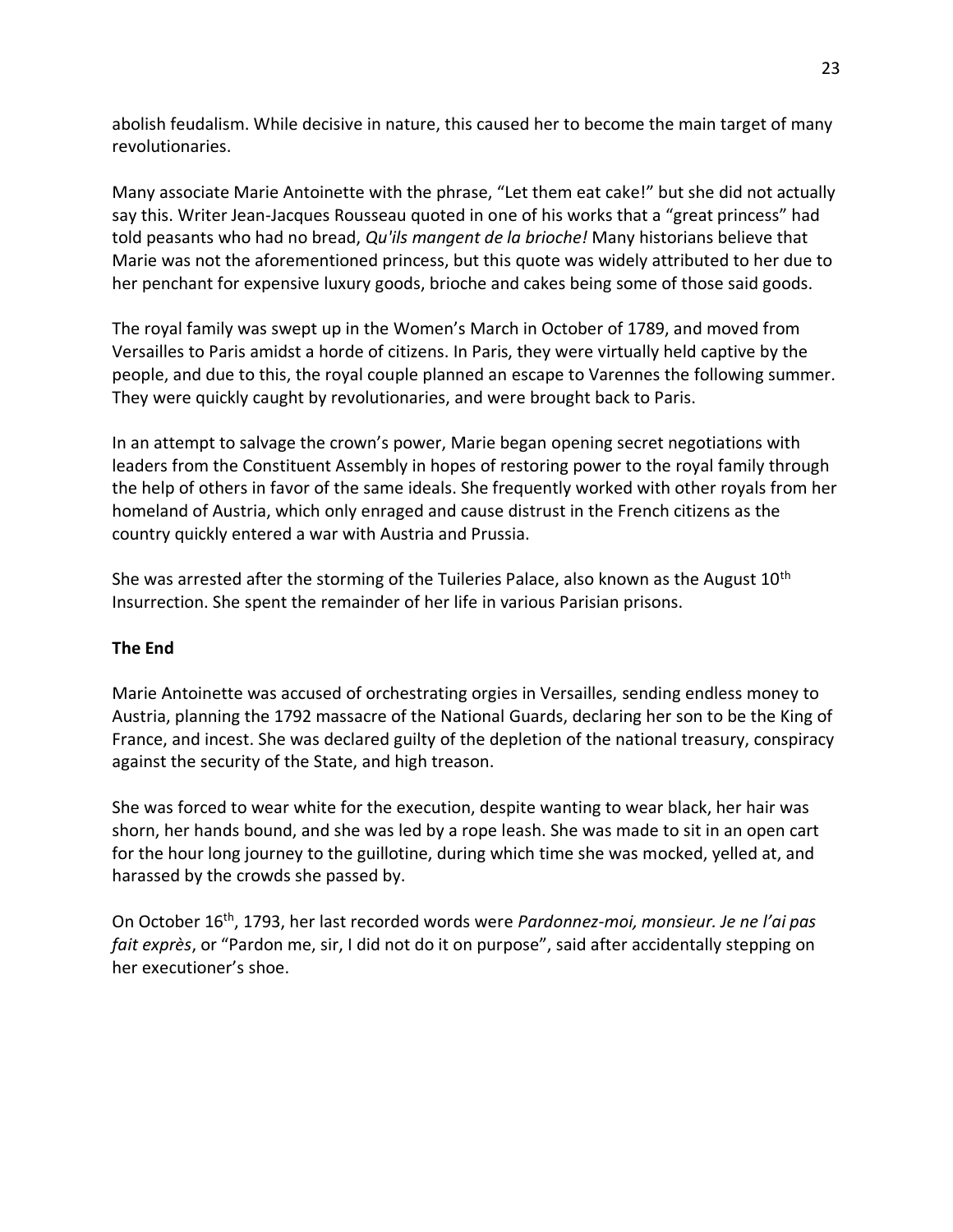## **The Women – Marianne Angelle**

#### <span id="page-23-0"></span>**Who Is Marianne?**

Marianne, unlike the other women in this play, is not based singularly on any one woman in history. According to playwright Lauren Gunderson, "she is a composite of a few historical sources and a lot of imagination. We don't have many records of black *women* in the San Domingue rebellion. So I made them up."

The name "Marianne" is a compound of "Marie," which means rebellion (and is funnily enough the name of our remaining women at some point in their lives, birth or given), and "Anne," translating to favor or grace.

The name "Marianne" was later used by patriots of the French Revolution as a way to recognize the feminine symbol that had emerged as the representation of liberty and the Republic overall, most famously portrayed in Eugène Delacroix's painting, *La Liberté guidant le people*, or Liberty Leading the People.

This idea of "Marianne" became the national personification of liberty, equality, fraternity, and reason to the French, and statues of her can be found throughout France.

Marianne Angelle, in this play, has deep ties to The Haitian Revolution. While she represents liberty, equality, fraternity, and reason, she also is the representation of the many women who took part in The Haitian Revolution whose stories were not considered important enough to be written about. Many of their accomplishments have been lost to history. Marianne represents the women that did big things, who we know far too little about.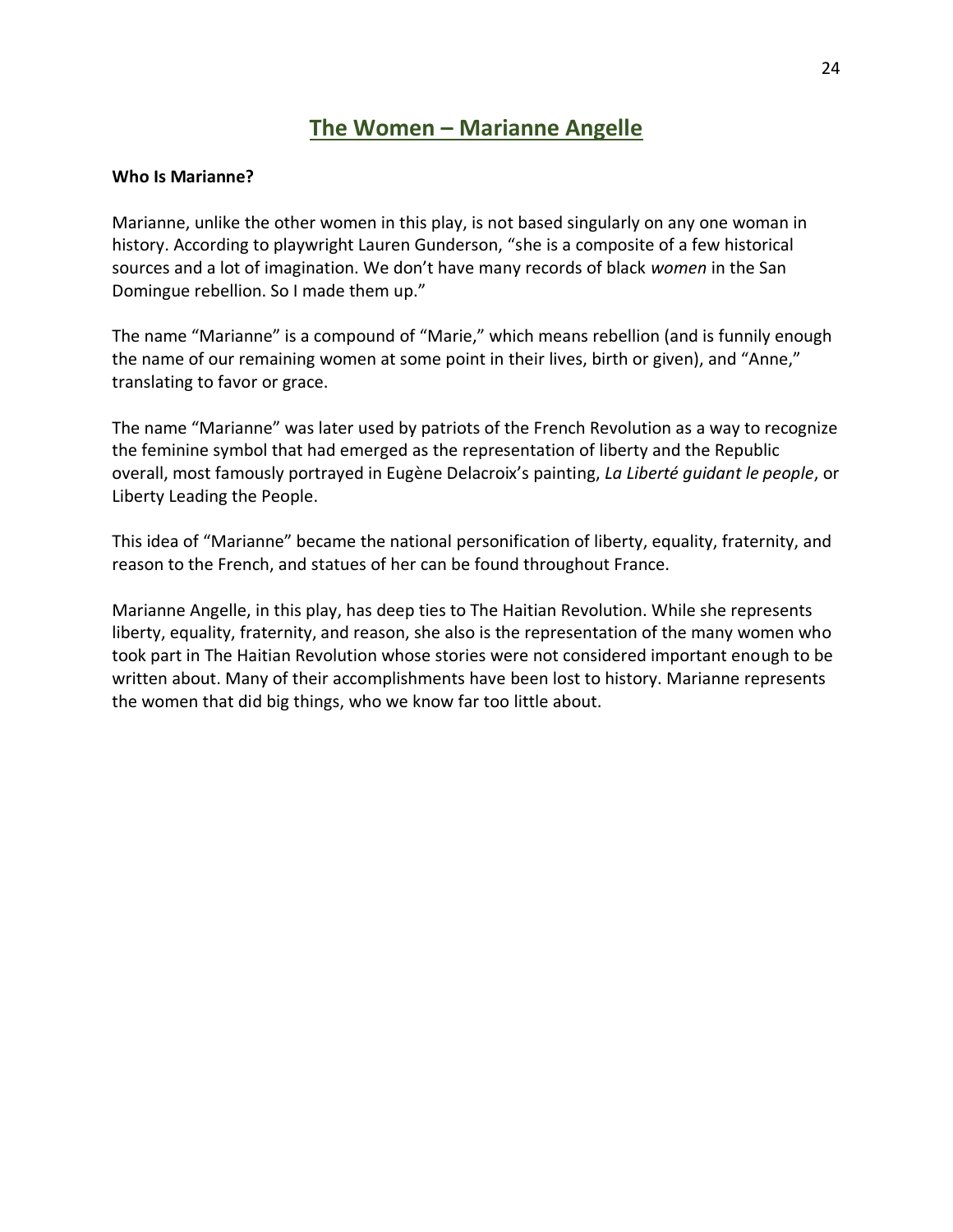### **The Extras – Glossary**

#### <span id="page-24-0"></span>*The definitions in this glossary were compiled by Robyn Quick, production dramaturg for The Revolutionists at Everyman Theatre.*

**Allons-y:** A French phrase meaning "let's go."

**Bastille:** A medieval fortress in Paris used as a prison in the 18th and 19th centuries. Considered a symbol of the old, monarchial order, the Bastille was famously stormed by angry Parisians on July 14th, 1789 and was later demolished.

**Brava:** The feminine expression of "bravo", an expression of applause or approval.

**Cathartic:** Describes an event or story that releases strong, especially pent-up, emotions in its audience.

**Comédie-Française:** The national theatre of France and the world's longest-established state theatre.

**Consummate:** Extremely skilled or accomplished; of the highest degree.

**Egalitarian:** adhering to beliefs in the equality of all human beings in social, economic, and political affairs.

**Égalité:** French for "equality." Part of the motto of France: "Liberté, Égalité, Fraternité," or, "Freedom, Equality, and Brotherhood."

**Exposé:** A public piece of writing disclosing damaging or discrediting information.

**Exposition:** The introduction of background information in a narrative, usually near the beginning of the story.

**Fleur-de-lis:** A stylized image of a lily flower with three petals, commonly associated with the French royalty.

**Frivolity:** Lightheartedness, a lack of seriousness. Something unnecessary or silly.

**Fugue:** A rhetorical or musical composition structure in which one or two themes are repeated and interwoven with variations by successive voices.

**Hyperbolic:** Exaggerating or overstating the truth.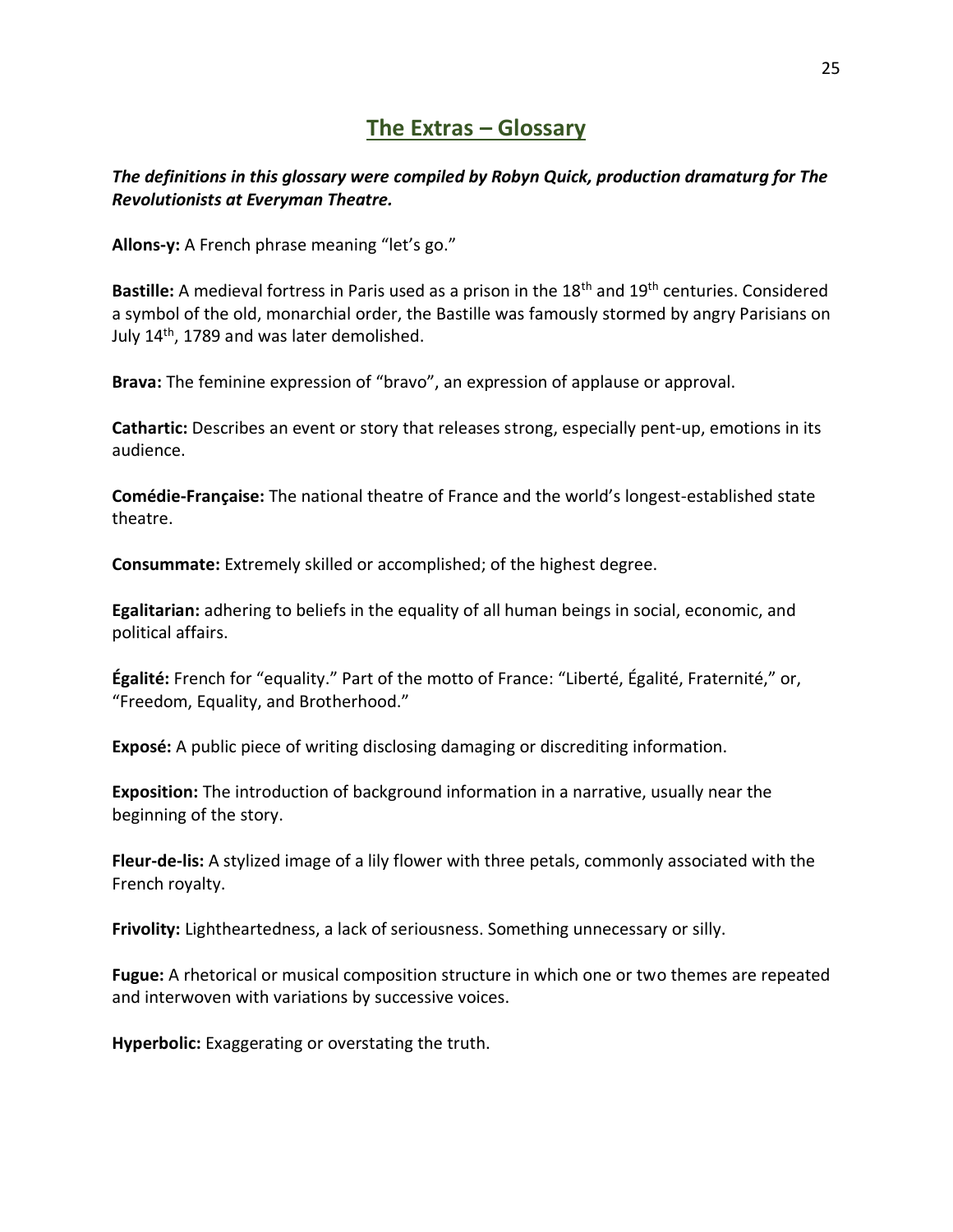**Jacobins:** A powerful political group during the French Revolution in power between 1793-94 known for their extreme egalitarianism and violence.

**Loquacious:** Talkative, tending to talk overly much.

**Maim:** To permanently wound or injure someone.

**Manifesto:** A public declaration of aims, particularly of a political candidate or group.

**Martyr:** A person who willingly suffers death at the hands of someone wanting them to renounce a belief. Martyrs are often celebrated by those who share their beliefs after their deaths.

**National Assembly**: The revolutionary, parliamentary body formed by the common people during the French Revolution. The National Assembly opposed and eventually deposed King Louis XVI.

**Oui, c'est vrai:** French phrase meaning, "yes, it is true."

**Place de la Revolution:** A public square in Paris where many executions by guillotine were held during the Reign of Terror. Now called the Place de la Concorde.

**Plutarch, Parallel Lives:** A series of biographies of famous Greeks and Romans arranged in pairs to highlight their moral virtues and failings written by the Greek philosopher and essayist Plutarch during the first century.

**Prologue:** The introduction of a literary or dramatic work, usually setting the scene, introducing characters, and beginning themes.

**Pundit:** A person who delivers their opinions with (often overestimated) authority, usually through mass media such as writing, radio, or television.

**Reign of Terror:** The period of the French Revolution between 1793-94 when the Revolutionary government persecuted and executed more than 1,000 actual and perceived "enemies of the revolution."

**The Republic:** The First French Republic, the revolutionary government established by members of the Third Estate, or common people, between 1792 and 1804. The French government is now ruled by the Fifth French Republic.

**Revisionism:** A political, social, or historical philosophy favoring changing or evolving the status quo rather than completely throwing it out as in a revolution.

**Sardonic:** Disdainfully or skeptically humorous; derisively mocking; sarcastic.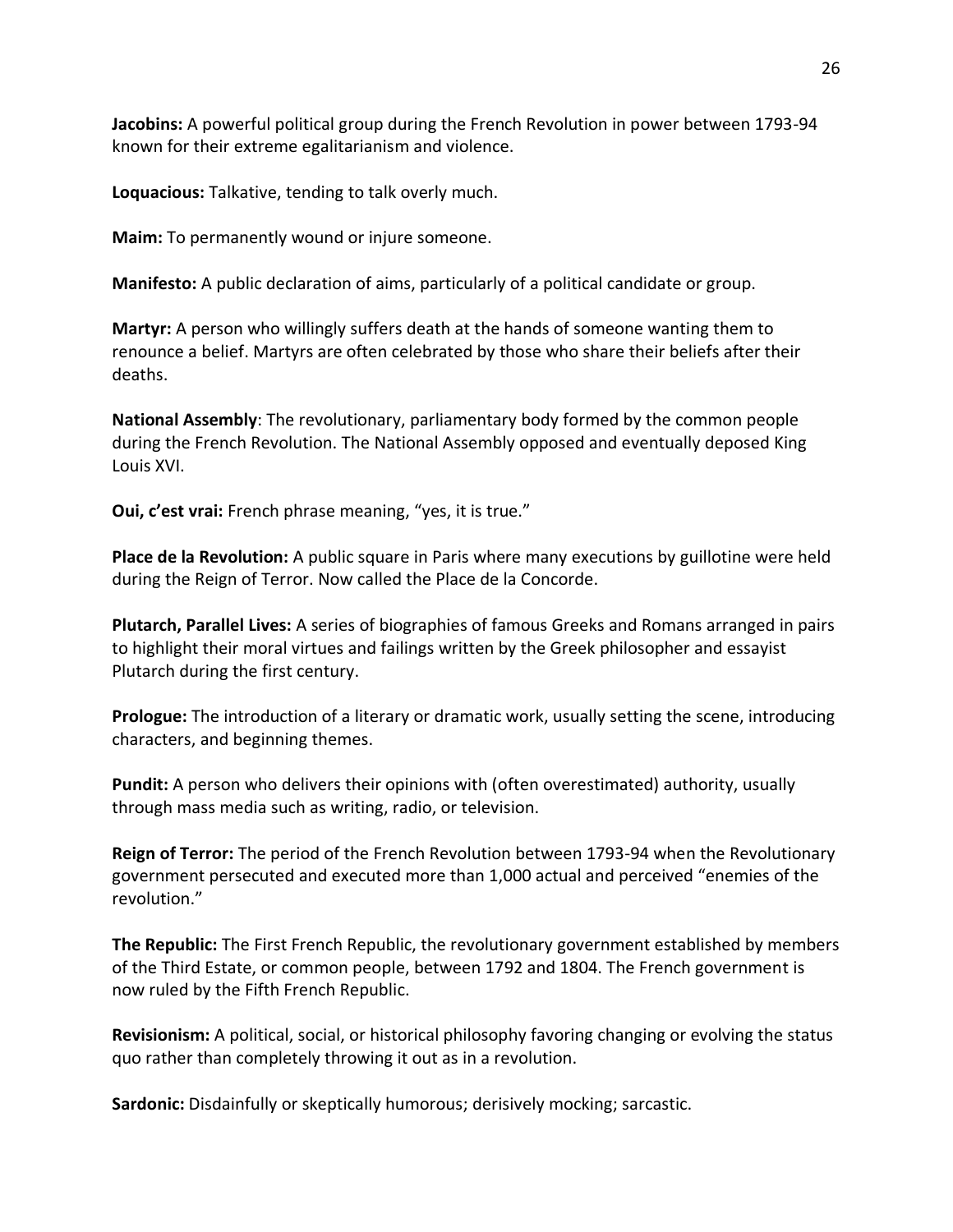**Satirize:** Deride and criticize using humor, irony, and exaggeration to expose the ridiculousness and the stupidity of others, particularly in regard to politics.

**Slander:** The crime of making a false statement damaging to a person's reputation.

**Sociopolitical:** The combination of social and political factors in sociological analysis of individuals and groups.

**Sororité:** French for "sisterhood."

**Sovereignty:** The authority of a state to govern itself; supreme power or authority.

**Thomas Paine's Declaration:** Thomas Paine, a Scottish immigrant to the United States, wrote his pamphlet The Rights of Man in 1791 after a visit to revolutionary France. Its central proposition is that revolution is permissible when government is not serving the needs of its people.

**Torrid:** Full of difficulty or tribulation; ardent, passionate.

**Touché:** "Touch" in French; said to acknowledge the validity of an opponent's point in debate or an opponent's hit in fencing.

**Tribunal:** A court of justice; board, panel.

**Vigilante:** A self-appointed doer of justice, sometimes a member of a group formed to undertake law enforcement when the government forces are perceived to be inadequate.

**Vilify:** To speak or write about in an abusively disparaging manner.

**Vindication:** Clearing someone of blame or suspicion.

**Vive la Republic! Vive la France!:** French patriotic expression, literally meaning "long live the Republic, long live France."

**The Widow Capet:** Referring to Marie Antoinette after the execution of her husband, King Louis XVI. The royal family was known by their surname Capet after September 21st, 1792, when the monarchy was officially deposed and the National Convention became the governing body of France.

**Zealot:** A person who is fanatical and uncompromising in pursuit of their religious, political, or other ideals.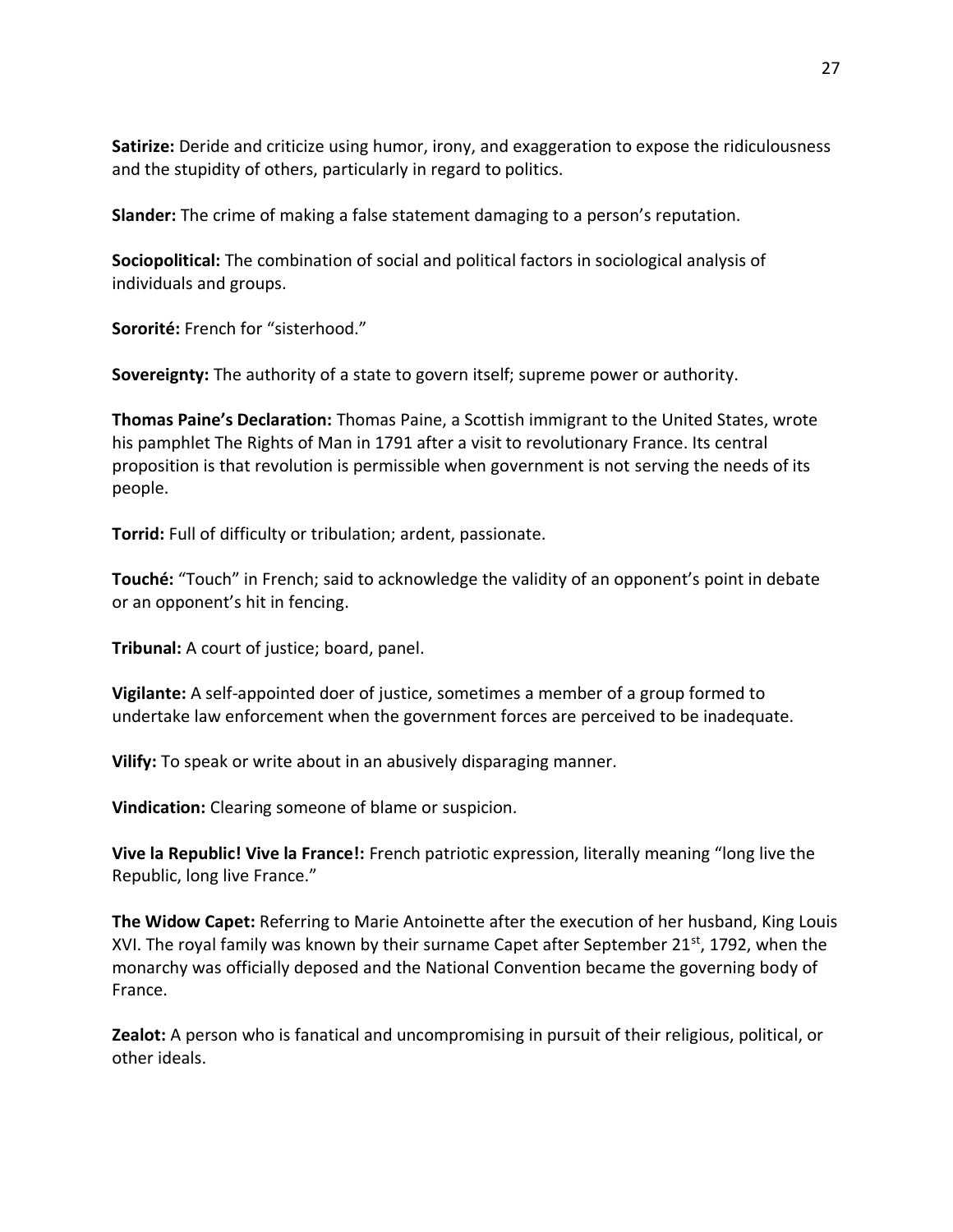## **The Extras – Playwright's Dramaturgy**

#### <span id="page-27-0"></span>**Notes & Links**

In addition to this dramaturgy website I've created, the playwright of *The Revolutionists* herself has compiled a wonderful collection of images, links, videos, and more as her own dramaturgy! The link to her full dramaturgical blog can be found below.

[The Revolutionists Dramaturgy by Lauren Gunderson](https://therevolutionists.tumblr.com/)

#### **How To Do The Play**

Hi friends! Here're some of my thoughts for making THE REVOLUTIONISTS the best production of this play it can be. I'll add as I think of more but this get to some essentials.

Vive la play! - Lauren

COMEDY -The comedy is fast. The characters do not know they're in a comedy. The stakes are too high to even wait for the punchline. Keep going until we earn those beats and pauses. Wheeeeeee!

STAKES- These are actual life and death stakes, which, ironically, makes it all the more funny. The stakes keep raising as the play goes on. The bad guys are ever closer, the guillotine is rising to the top and could fall any minute.

OLYMPE - Olympe wants to be revolutionary but doesn't want the revolution. She is the absolute armchair activist. She wants to talk like a rebel poet, and get credit for the rebellion, but without getting in too much trouble, hurting her reputation, or messing with her career. She does not want to get bloody. She says she wants to change the world through art, but she really wants fame and praise. What she doesn't know until the end is that she wants sisters. She wants to be heard by them. She wants to be free of reputation or career and speak the truth of herself. That is the hardest thing for her to do and in the end, she does it with 3 women by her side.

MARIANNE - Marianne is fueled by both family and justice. The stakes for her are personal (her husband, kids) as well as political (the slavery in her country). She does not have time to save the souls of these white women and is rather shocked when Marie is the one to most fully acknowledge her pain. She is a working mom: half in the worry of her heart, and half in the work for justice that only she can do. She truly loves her husband and his loss is a knife to the gut. But he was a feminist activist too, and she uses his love to enhance her power to keep the fight going. She's funny too. She sings.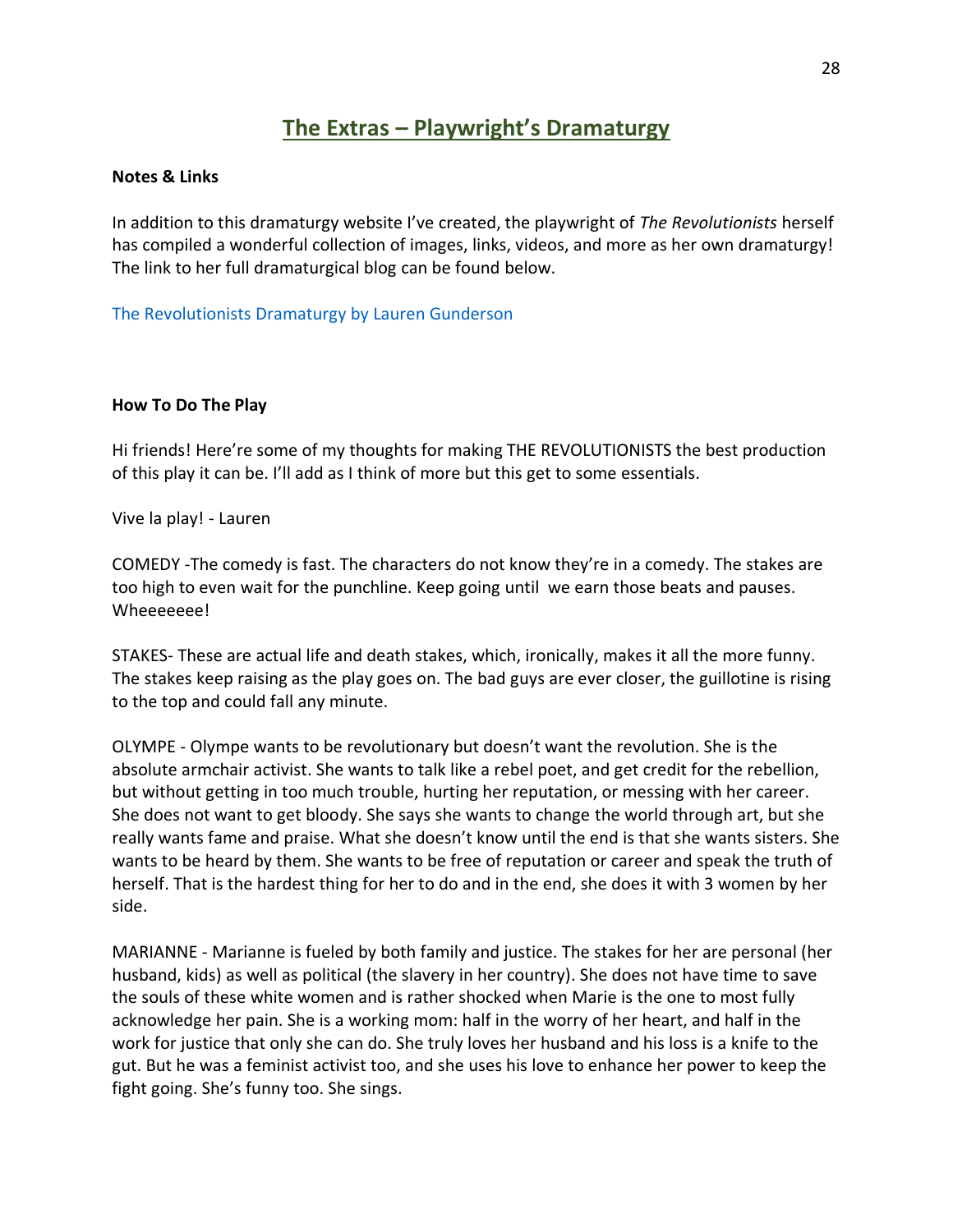MARIE - Marie is more like a sail in the wind, being pushed around as the weather changes. She is hilarious. We know the most about her because history has told us to laugh at her so we will. But her true drive in this play is almost entirely personal for her. She is aware of politics but does not feel impacted by them. She has been resilient until now, what could possibly change? But we see her most fully human with Marianne as they share the grief of two widows. When we see her click into her deepest rage is when, at her trail, they attack her children. In that moment we see her become a mother bear, we see what she really cares about: her kids. Suddenly all that is silly about her vanishes and we should see a mother, a woman.

CHARLOTTE - She is propelled by the absolute conviction of youth. She has no family or career to put on the line. She only has her rage at injustice, her apoplectic response to hypocrisy, and her undying commitment to the cause. This cracks of course when she realizes that death is coming for her and coming fast. But she faces it like a true martyr without anything to lose but her life.

FEMINISM - The play is feminist and it should be intersectional. This is a universal story told in the hearts and bodies of women. They are not perfect, they are all flawed and struggling and tough. They are funny as hell and, in this play, that is one of the things that is most brave and badass: humor.

THE SONG - A whisper of an anthem that comforts and haunts them. It needn't be accompanied by orchestration at all. Acapella is the most pure and simple. You can find the sheet music at Dramatists and a sample of the song here: https://tmblr.co/ZwRlZqyywAK0

POLITICS - Hell yes this is political. The play is about a moment in history where the rich and poor were lightyear's apart in lifestyle, the country was in multiple wars, the debt was huge, the workers overtaxed, trust in the government was nil, the leaders were corrupt and greedy, racism, sexism, poverty, violence, extremism… The only difference between them and us is the year and the continent.